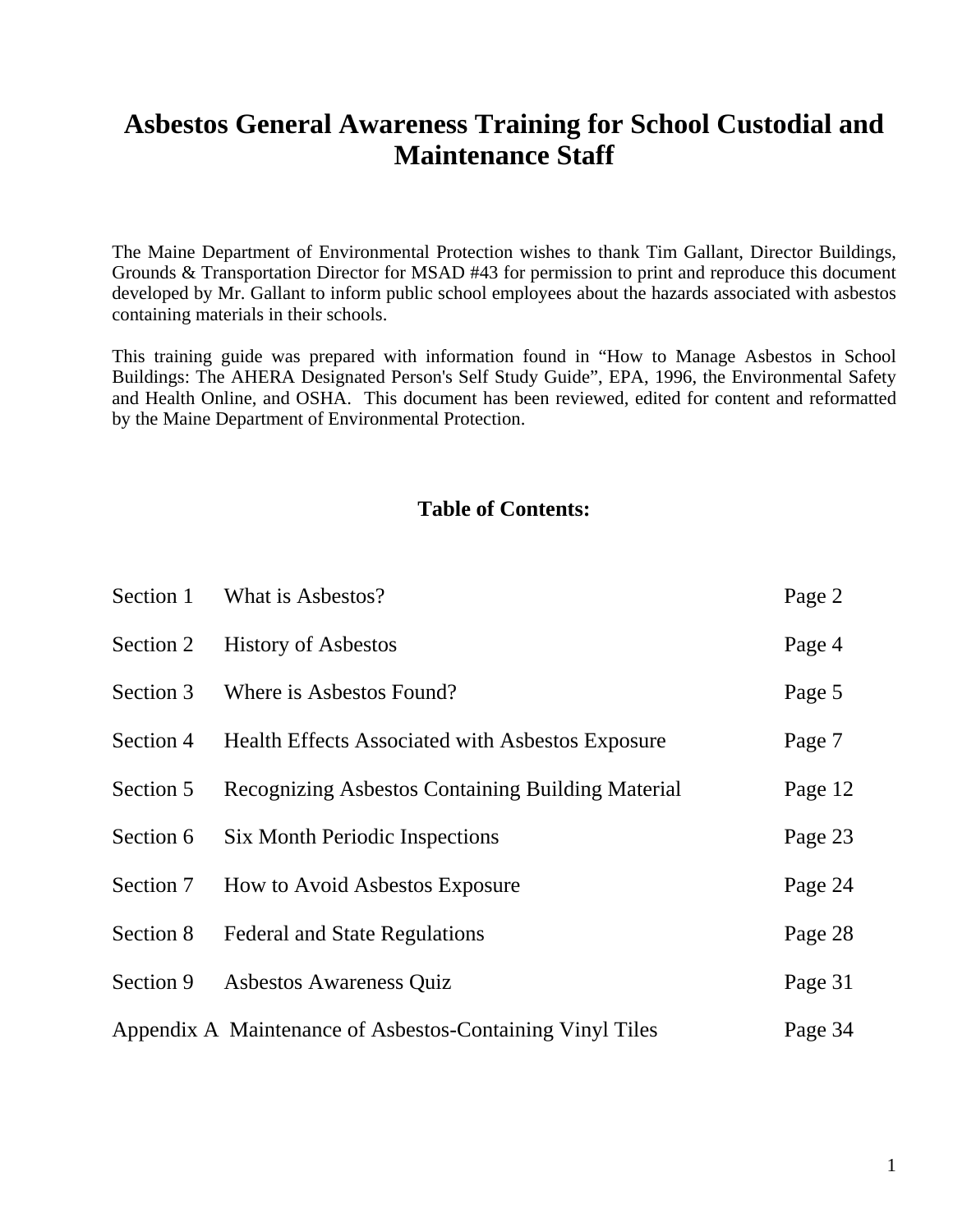Asbestos is the name applied to six naturally occurring minerals that are mined from the earth. Unlike other minerals, however, the crystals of asbestos form long, thin fibers. Asbestos deposits are found throughout the world, but the primary sites of commercial asbestos production are Canada, Russia, and South Africa. Commercial mining of asbestos in the United States was halted in the 1980s.

Once extracted from the earth, asbestos-containing rock is crushed, milled (or ground), and graded. This produces long, thread-like fibers of material. What appears to the naked eye as a single fiber is actually a bundle of hundreds or thousands of fibers, each of which can be divided even further into tiny fibers (fibrils), invisible without the aid of a microscope.

All types of asbestos tend to break into very tiny fibers. These individual fibers are so small that many must be identified using a microscope. In fact, some individual fibers may be up to 700 times smaller than a human hair. Because asbestos fibers are so small, once

- **Naturally occurring** minerals that form long, thin fibers
- Asbestos fibers are virtually indestructible
- Resistant to chemicals and heat
- Chrysotile is most common type of asbestos found in building materials; known as "white asbestos"

released into the air, they may stay suspended there for hours or even days.

Asbestos fibers are also virtually indestructible. They are resistant to chemicals and heat, and they are very stable in the environment. They do not evaporate into air or dissolve in water, and they are not broken down over time. Asbestos is probably the best insulator known to man. Because asbestos has so many useful properties, it has been used in over 3,000 different products.

Usually asbestos is mixed with other materials to actually form the products. Floor tiles, for example, may contain only a small percentage of asbestos. Depending on what the product is, the amount of asbestos in asbestos containing materials (ACM) may vary from 1%-100%. Unfortunately, all the characteristics listed above are what makes asbestos a health and environmental problem today.



**Unmilled mineral asbestos (chrysotile).**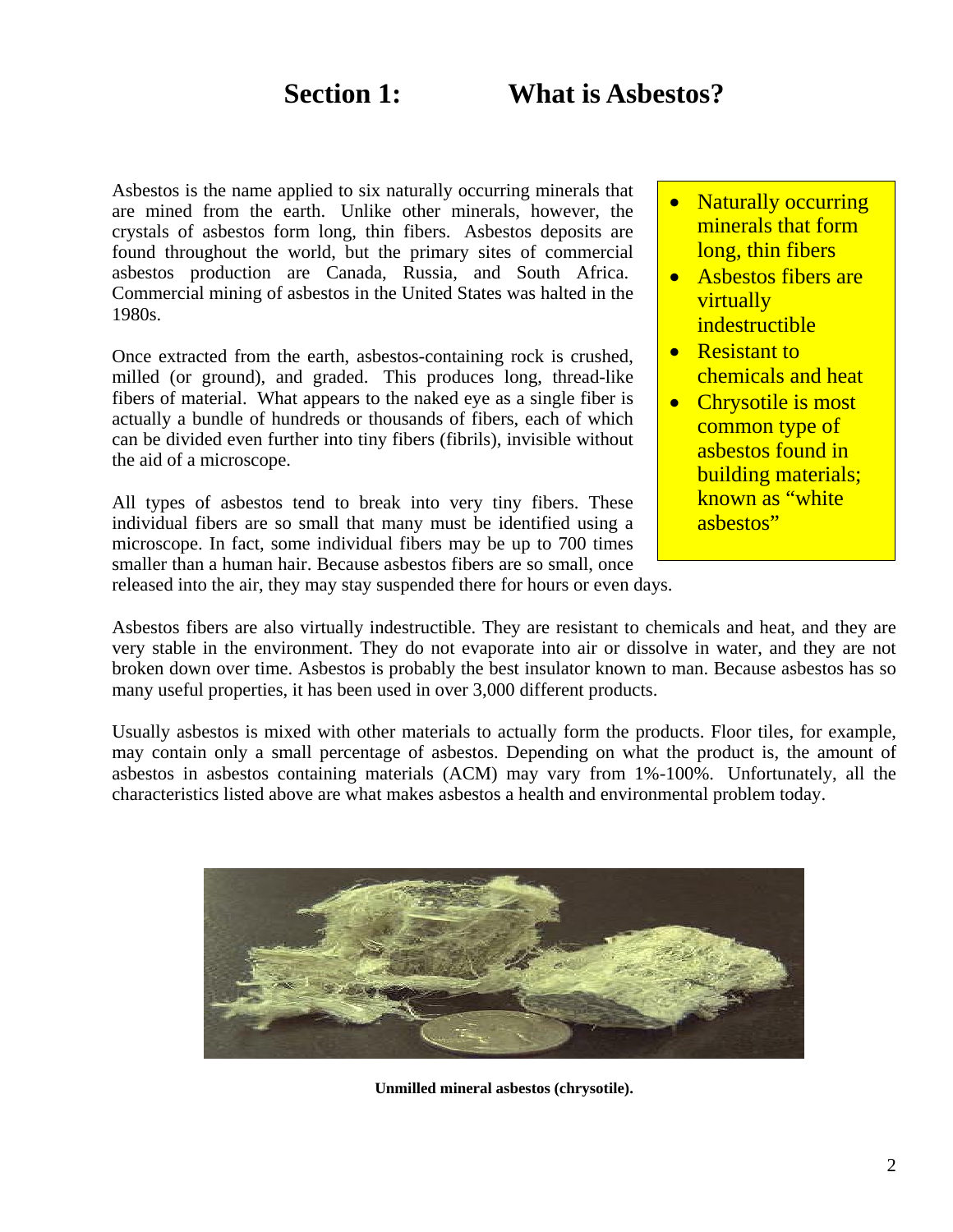Asbestos materials are divided into two groups -- serpentine and amphibole. Amphibole asbestos fibers are straight and needle-like. Sepentine asbestos fibers are silky in texture, and curly. All asbestos in the serpentine group is called Chrysotile. This is the most common type of asbestos found in buildings in the United States, accounting for approximately 95 percent of the asbestos found in the nation's buildings. It is commonly known as "white asbestos" because of its natural color.



**A single asbestos fiber** 

The amphibole group contains five types of asbestos. Amosite, the second most common type of asbestos found in buildings in the United States, is often referred to as "brown asbestos" for the color of the natural mineral. Crocidolite, or "blue asbestos" has been used in high-temperature insulation products and on chemical resistant surfaces, such as laboratory tables for chemistry and biology classes (upon occasion, the custodial staff will drill holes in table tops for new fixtures without realizing that the material may contain crocidolite). The remaining three types of asbestos in the amphibole group -- Anthophyllite, Tremolite, and Actinolite -- are rare and have little commercial value. They are occasionally found as contaminants or minor constituents in asbestos-containing materials.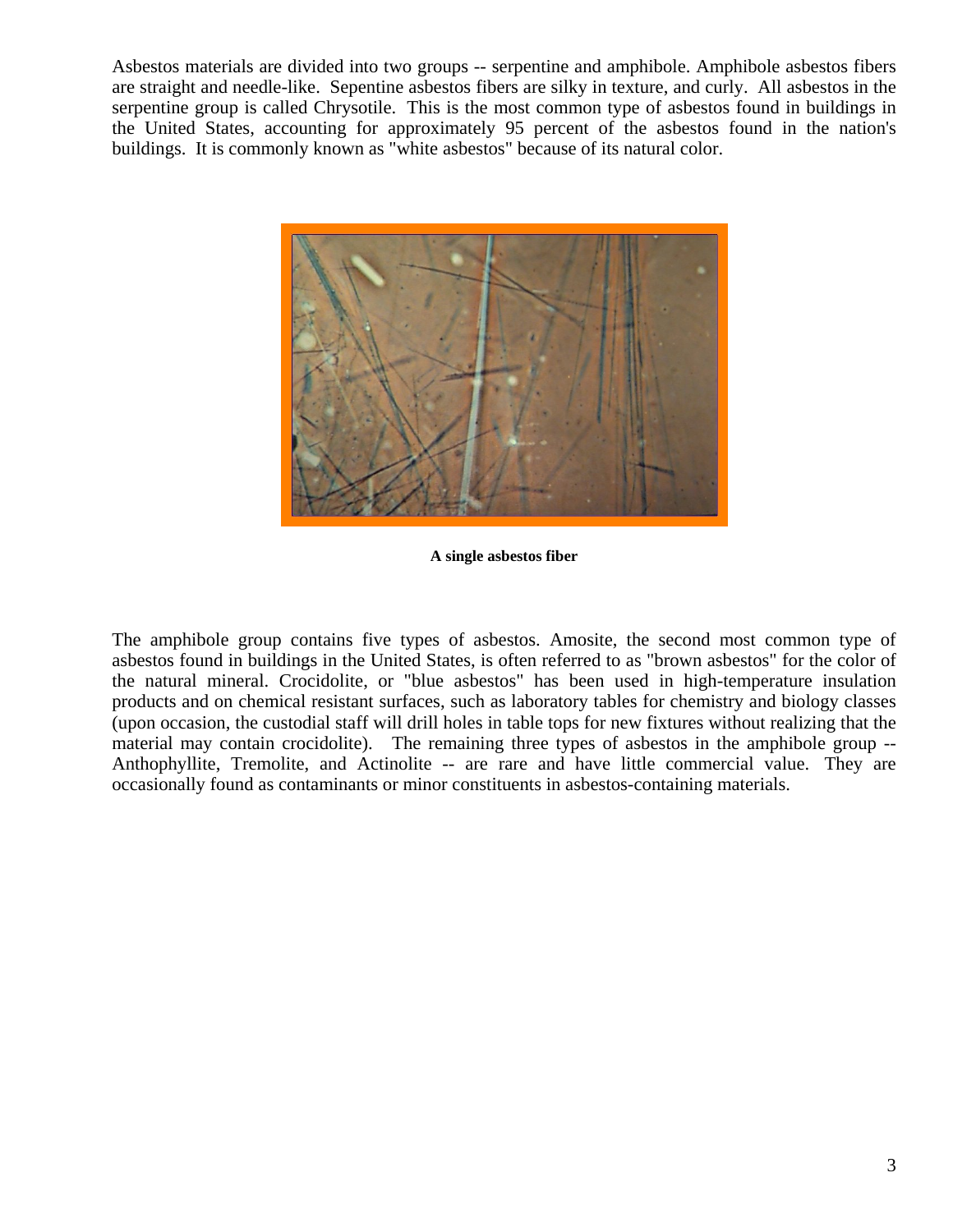# **Section 2: History of Asbestos**

Asbestos has been used for over 2,000 years. The word asbestos comes from the ancient Greek's and means "Nonburnable." The Greeks admired the "miracle mineral" because of its softness and flexibility and its ability to withstand heat. The Greeks used asbestos much like cotton, spinning and weaving it into cloth. The nonburnable quality of asbestos and its flexibility made it useful for several ancient products. Ancient Greeks used asbestos for lamp wicks and blacksmith gloves. Ancient Egyptians used asbestos cloth to prepare bodies for burial. Romans collected ashes of the dead by wrapping bodies in asbestos before cremation.

The unique characteristics of asbestos made it perfect for use in machinery during the industrial revolution. Asbestos was not widely available anywhere in the world until the late 1800s, when major deposits were found in Canada. Thereafter, asbestos was used to make thermal insulation for boilers, pipes, and other high temperature applications, and was also used as a fireproofing and reinforcement material. During World Wars I and II, the military used asbestos extensively in ships and other applications. Commercial usages of

- Asbestos has been used for over 2,000 years
- Early uses include lamp wicks, blacksmith gloves and burials
- Later uses include thermal insulation, fireproofing and reinforcement materials

asbestos in buildings increased greatly thereafter. Half of all multi-story buildings built in the U.S. from 1950-1970 contain some form of asbestos: Cement Products; Acoustical Plaster; Fireproofing; Wallboard; Ceiling Tile; Vinyl Asbestos Floor Tile; Insulation; Etc. Growing concerns about the health risks associated with asbestos exposure resulted in a voluntary reduction in the use of asbestos beginning in the 1970s.

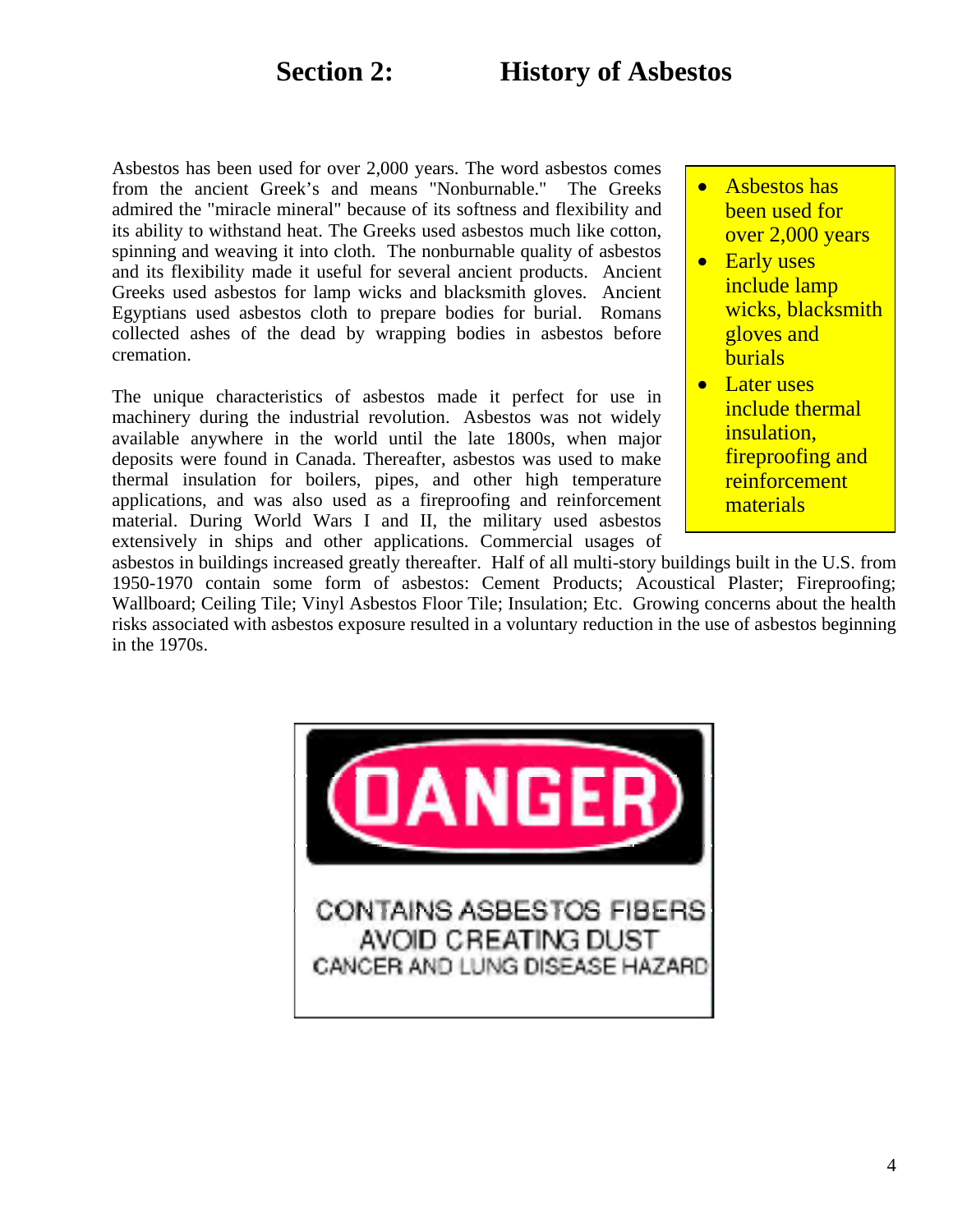Asbestos has been used in thousands of products, largely because it is plentiful, readily available, cheap, strong, does not burn, conducts heat and electricity poorly, and is resistant to chemical corrosion. Products made with asbestos are often referred to as asbestos-containing materials (ACM). Asbestos proved particularly useful in the construction industry. Building materials that contain asbestos are referred to as asbestoscontaining building materials (ACBM). Commercial usage of asbestos products in the construction industry was most common from about 1945 to 1980.

EPA identifies three categories of ACBM (See the definitions appearing in § 763.83 of the AHERA Rule):

1. **Surfacing Materials** -- Interior ACBM that has been sprayed on, troweled on, or otherwise applied to surfaces (structural members, walls, ceilings, etc.) for acoustical, decorative, fireproofing, or other purposes. This includes acoustical plaster, hard plasters (wall or ceiling), fireproofing insulation, spray-

- Products made with asbestos are referred to as asbestos-containing materials (ACM)
- Building materials that contain asbestos are referred to as asbestoscontaining building materials (ACBM)
- Commercial usage of asbestos products in the construction industry was most common from about 1945 to 1980

applied or blown-in thermal material, joint or patching compound (wall or ceiling), and textured paints or plasters.

2. **Thermal System Insulation** -- Insulation used to control heat transfer or prevent condensation on pipes and pipe fittings, boilers, breeching, tanks, ducts, and other parts of hot and cold water systems; heating, ventilation, and air conditioning (HVAC) systems; or other mechanical systems. These insulation materials include pipe lagging, pipe wrap, HVAC duct insulation, block insulation, cements and muds, and a variety of other products such as gaskets and ropes.

3. **Miscellaneous Materials** -- Other, mostly nonfriable products and materials found on structural components, structural members or fixtures, such as floor tile, ceiling tile, construction mastic for floor and ceiling materials, sheet flooring, fire doors, asbestos cement pipe and board, wallboard, acoustical wall tile, and vibration damping cloth. "Miscellaneous materials" do not include thermal system insulation or surfacing materials.

Examples of the more common ACBM found in schools are: floor tiles, 9 inch especially, vinyl base, mastic (adhesive), roofing materials, gaskets in heating and air-conditioning equipment, ceiling panels and tiles, wallboard, joint compound, plaster, pipe insulation, boiler insulation, duct-wrap insulation, duct joint tape, and duct vibration dampening cloth, fireproofing on structural members, fire brick for boilers, and fire doors, acoustical spray-on, cement pipes, and panels, thermal insulating papers. Buildings that have asbestos-containing materials in them will have that information contained in the district Asbestos Management Plan, located in the Central Office. Pipe and boiler insulation that contains asbestos will be labeled with identifying stickers and placards. Asbestos-containing ceiling tiles will not be labeled or marked. These tiles cannot be differentiated from other tile by visual means they must be analyzed by a laboratory test.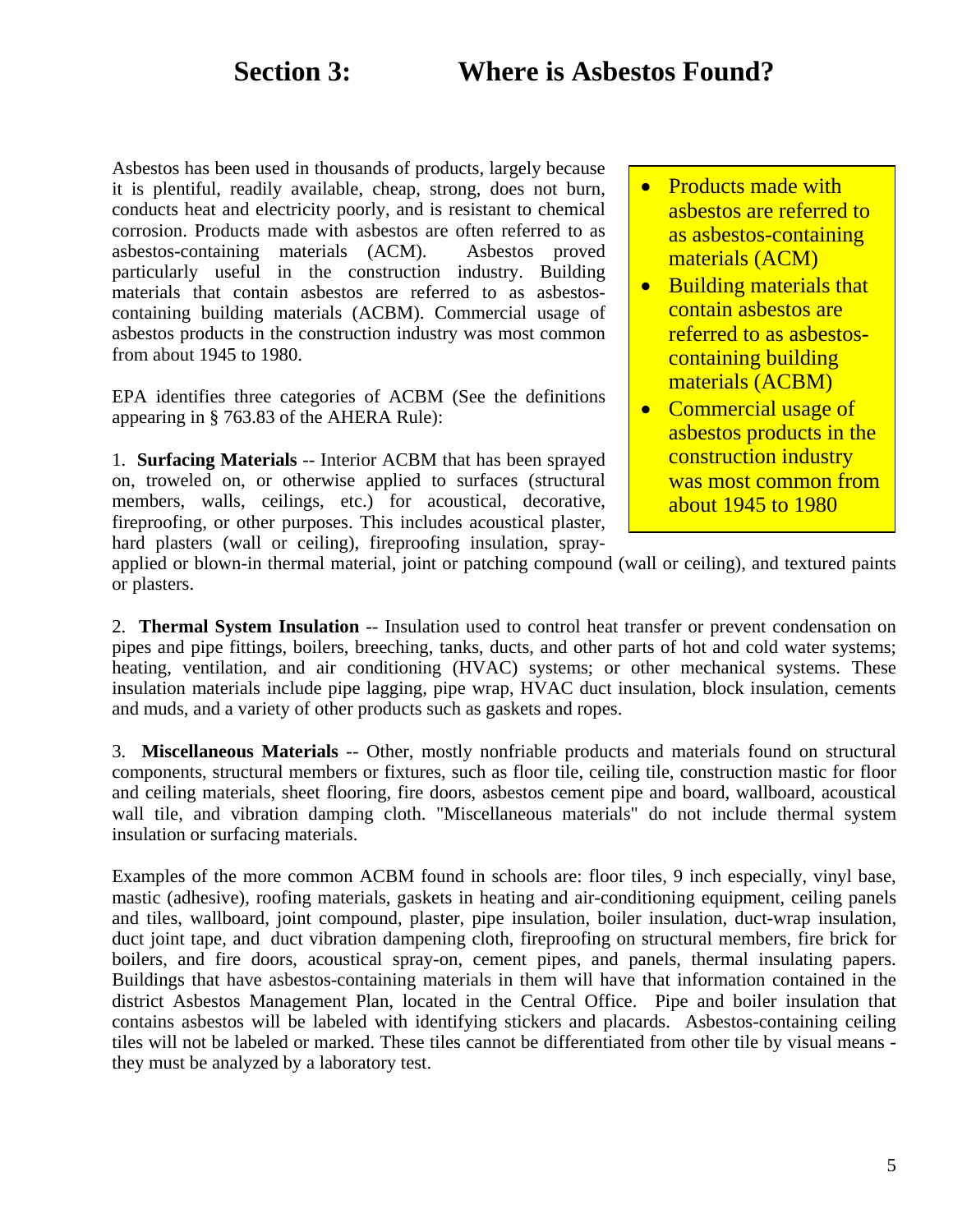#### **Friable vs. Nonfriable ACBM**

Friable ACBM will release fibers into the air more readily than nonfriable ACBM. Therefore, the AHERA Rule (Asbestos Hazard Emergency Response Act) differentiates between friable and nonfriable ACBM. The regulations define friable ACBM as material that may be crumbled, pulverized, or reduced to powder by hand pressure when dry. Friable ACBM also includes previously nonfriable material when it becomes damaged to the extent that when dry it may be crumbled, pulverized, or reduced to powder by hand pressure. Undamaged non-friable ACBM should be treated as friable if any action performed on the material will make them friable.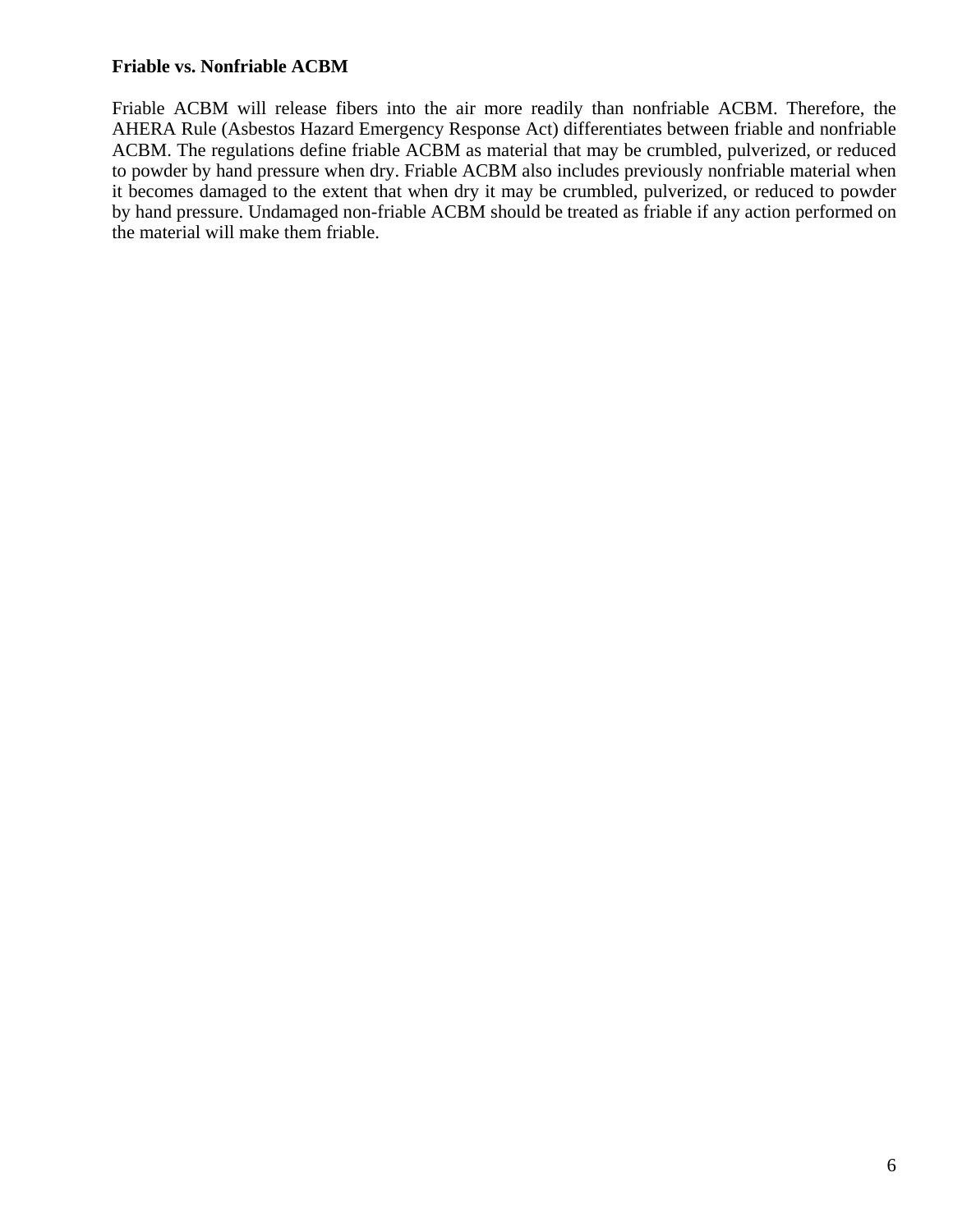# **Section 4: Health Effects Associated with Asbestos Exposure**

The health effects associated with asbestos exposure have been studied for many years. Results of these studies show that inhalation (breathing in) of asbestos fibers leads to increased risk of developing several diseases. Exactly why some people develop these diseases remains a mystery, but it has been well demonstrated that most asbestos-related illnesses are dose-response related (i.e., the greater the exposure to airborne asbestos fibers, the greater the risk of developing an illness).

### **Relative Hazards of Asbestos Exposure**

Almost daily, we are exposed to some prevailing level of asbestos fibers in buildings or experience some existing level in the outdoor air. Some fibers that are inhaled remain in the lungs. Brief "bursts" of exposure, when added to the

- Inhalation of asbestos fibers leads to increased risk of developing several diseases
- People most at risk are maintenance and construction workers who disturb asbestos in buildings
- The majority of people who have developed diseases because of asbestos exposures are former asbestos workers

background level, increase the potential to cause or trigger the development of an asbestos related disease. These brief bursts of exposure occur in many ways. For example, when a carpenter drills a hole in an asbestos fire door without taking any precautions, an increased amount of asbestos may be released into the air. The more often these bursts of exposure occur, the greater the risk of breathing asbestos fibers.

People most at risk for this additional exposure are maintenance and construction workers who work on and disturb asbestos in buildings. This clearly demonstrates the need for an active asbestos policy and an ongoing operations and maintenance  $(O\&M)$  plan for buildings that contain ACBM.

It is important to recognize that the majority of people who have developed diseases because of asbestos exposures are former asbestos workers. These workers were frequently exposed to high levels of asbestos fibers each working day, with little or no protection. Today's asbestos maintenance workers and AHERA-trained asbestos abatement workers are trained to follow specific work practices and wear appropriate protection, including respirators, to minimize the risk of exposure. However, increased risk may occur when a worker who does not use a respirator or follow specific work practices disturbs any ACBM.

## **The Respiratory System**

The effects of asbestos exposure most often involve the lungs. Air breathed into the body passes through the mouth and nose, continuing into the windpipe. The windpipe divides into smaller and smaller tubes that end up in the lungs as air sacs called alveoli. It is in these air sacs that respiration occurs. Oxygen is absorbed into tiny blood vessels (or capillaries), and waste gases, such as carbon dioxide, pass out of the blood and are exhaled.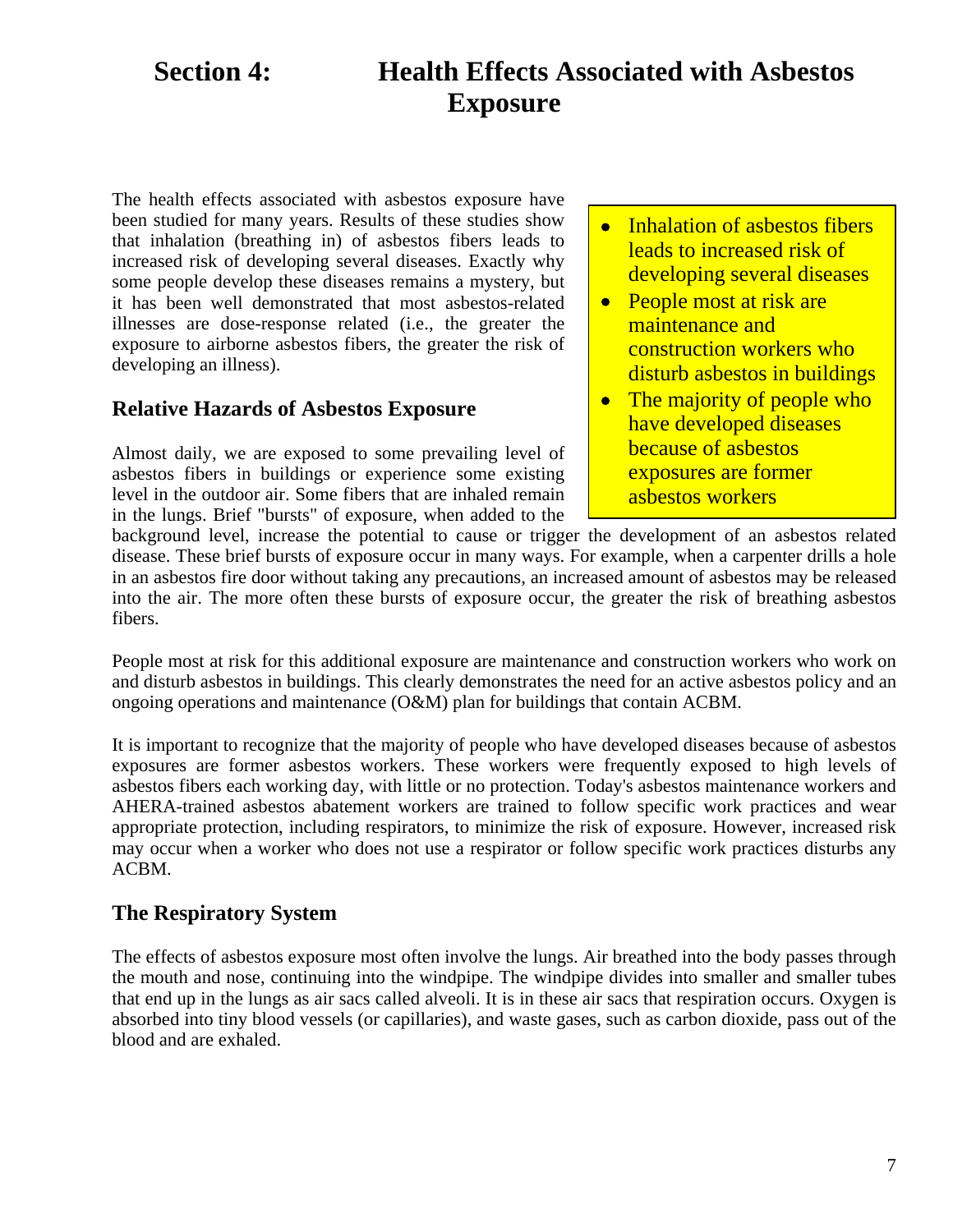The body has several mechanisms to "filter" the air it breathes. First, large particles are removed in the nose and mouth. Many smaller particles are caught on the mucus-coated walls of the airway tubes. These airways have "hairy" linings (ciliate cells) that constantly propel mucus upward. Particles caught in the mucus are swept up into the back of the mouth. From here they are swallowed or expelled (spit out). Unfortunately, cigarette smoking temporarily paralyzes these hair-like cells, disabling one of the body's natural defenses against unwanted dust or fibers.

Despite natural bodily defenses, some dust particles inevitably reach the tiny air sacs in the lungs. When this occurs the human immune system dispatches large cells called macrophages to engulf the particles and "digest" them. These cells deposit a coating on the particles and may begin forming scar tissue around them. This is just another natural defense mechanism the body uses against unwanted debris in the lungs.

### • Asbestos-related diseases include asbestosis, lung cancer, mesothelioma, and other cancers

- Asbestosis is most common among workers who have been exposed to large amounts of asbestos fibers over a period of time
- The risk of contracting lung cancer as a result of asbestos exposure increases if the worker is a cigarette smoker

## **Asbestos-Related Diseases**

If the body's defenses fail to control or remove asbestos fibers that enter the lungs, the risk of developing an asbestos-related disease increases. Asbestos-related diseases include asbestosis, lung cancer, mesothelioma, and other cancers.

**Asbestosis** -- Asbestosis is a disease characterized by lung scarring. It reduces lung elasticity -- the ability to inhale and exhale in response to muscular contractions of the diaphragm -- and makes breathing very difficult. Asbestosis is most common among workers who have been exposed to large amounts of asbestos fibers over a period of time. It is a serious disease and, in those persons exposed to high levels of asbestos, can eventually lead to disability or death. All forms of asbestos are suspected to have the potential to cause asbestosis. Like all diseases associated with asbestos exposure, it may take many years for the disease to show up. The typical latency period for asbestosis is 15 to 30 years. Available data indicate that the frequency of occurrence of asbestosis rises and the disease worsens with increasing dust exposure. The Occupational Safety and Health Administration (OSHA) Asbestos Standards were developed to minimize the incidence of asbestosis among asbestos workers by reducing their exposure to asbestos.

**Macrophage on Asbestos--**Macrophages normally engulf small particles in the lung. Asbestos particles, however, tend to rupture the macrophage on contact, releasing its contents into the surrounding lung tissue. This condition is characteristic of people suffering from asbestosis, a disease caused by the inhalation of asbestos fibers. Since asbestos was used extensively as an insulating material in private homes and public buildings, its removal and subsequent dispersal into the air can cause severe environmental problems for those living and working nearby. The inhalation of asbestos fibers has been linked to lung cancer.

**Lung Cancer --** As with asbestosis, there appears to be a dose-response relationship between asbestos exposure and lung cancer. In addition, lung cancer arising from asbestos exposure also has a latency period before development -- typically 30 years or longer. The risk of contracting lung cancer as a result of exposure to asbestos increases if the worker is a cigarette smoker. Cigarette smokers who are exposed to asbestos are over 50 times more likely to develop lung cancer than the normal, non-smoking population. As a result, a program to help workers stop smoking and an asbestos operations and maintenance program will help reduce the risk of lung cancer among asbestos maintenance workers.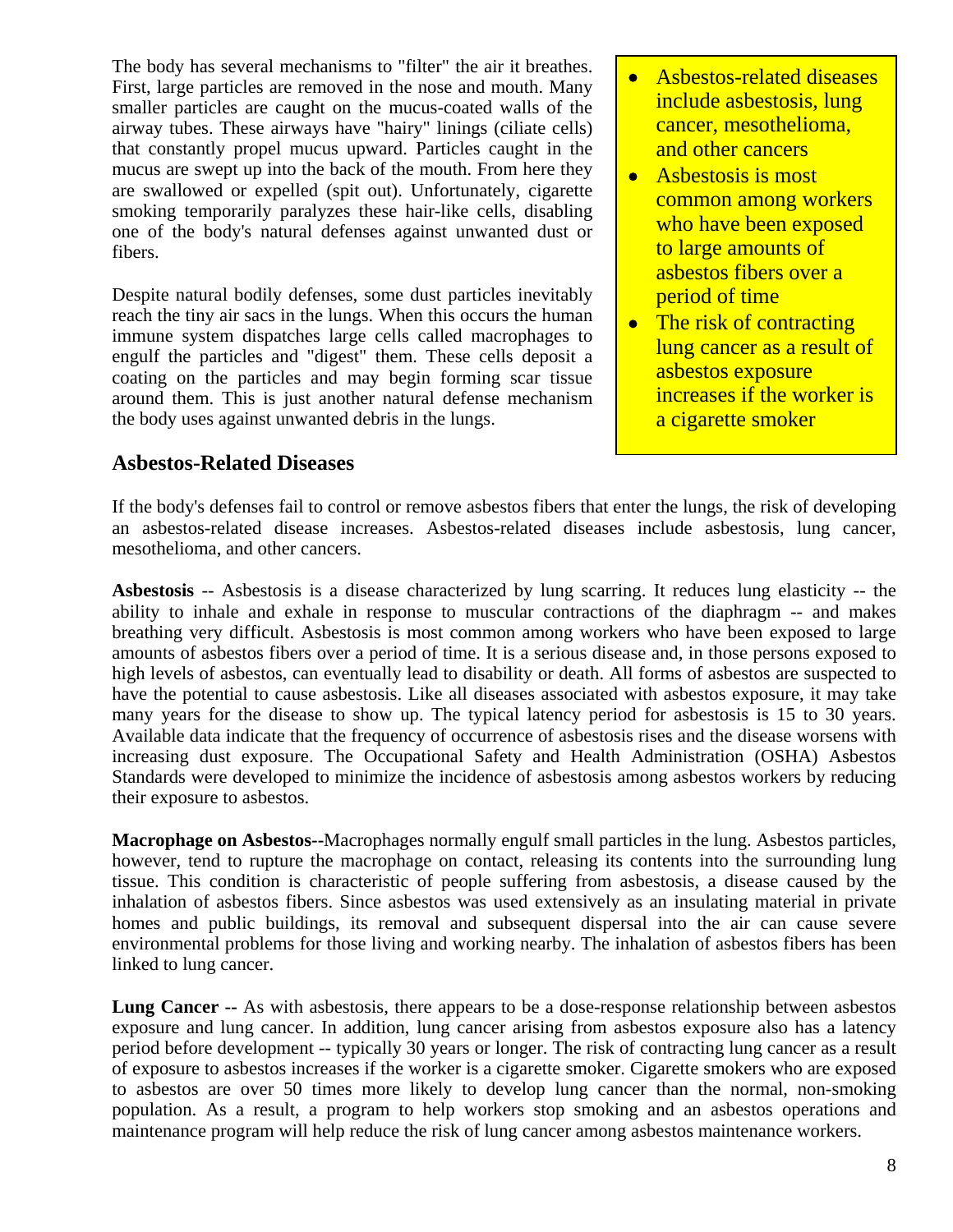**Mesothelioma --** Mesothelioma is a cancer that occurs in the chest cavity lining or in the lining of the abdominal (stomach) lining. This type of cancer spreads rapidly and is always fatal. Cases of mesothelioma have been found in people who have had a limited exposure to asbestos. The onset of this disease appears to be independent of smoking behavior but related to dose and to time from first known asbestos exposure. Mesothelioma tends to have a long latency period -- usually 30 to 40 years.

**Other Diseases --** Several other diseases seem to occur more frequently among people who have been exposed to asbestos. These include cancer of the esophagus, stomach, colon, and pancreas; pleural (fibrous) plaques; pleural thickening; and pleural effusion.

- The most common way for asbestos fibers to enter the body is through breathing
- Asbestos is most hazardous when it is "friable"
- Friable means that the asbestos is easily crumbled by hand pressure, releasing fibers into the air

The risks of contracting any of these diseases make it extremely

important that asbestos maintenance workers utilize proper work practices and respiratory protection.

## **Risks Associated with Low Exposure**

While studies of asbestos workers and laboratory animals clearly reveal that asbestos is hazardous, the risks associated with low-level, non-occupational exposure (i.e., an occupant of a building who is not actually disturbing the asbestos) have not been directly demonstrated. Estimating low-level risks from exposure data is not a straightforward process, and the validity of current methodologies is questionable.

Based on a thorough review of the literature available on the health effects of asbestos, the National Institute for Occupational Safety and Health (NIOSH) has concluded that there is no level below which the risks of contracting an asbestos-related disease is zero. This means that there is no established safe level of exposure to asbestos.

### **When is Asbestos Dangerous?**

The most common way for asbestos fibers to enter the body is through breathing. In fact, asbestos containing material is not generally considered to be harmful unless it is releasing dust or fibers into the air where they can be inhaled or ingested. Many of the fibers will become trapped in the mucous membranes of the nose and throat where they can then be removed, but some may pass deep into the lungs, or, if swallowed, into the digestive tract. Once they are trapped in the body, the fibers can cause health problems.

 Asbestos is most hazardous when it is friable. The term "friable" means that the asbestos is easily crumbled by hand, releasing fibers into the air. Sprayed on asbestos insulation is highly friable. Asbestos floor tile is not.

Asbestos-containing ceiling tiles, floor tiles, undamaged laboratory cabinet tops, shingles, fire doors, siding shingles, etc. will not release asbestos fibers unless they are disturbed or damaged in some way. If an asbestos ceiling tile is drilled or broken, for example, it may release fibers into the air. If it is left alone and not disturbed, it will not.

Asbestos pipe and boiler insulation does not present a hazard unless the protective canvas covering is cut or damaged in such a way that the asbestos underneath is actually exposed to the air. Damage and deterioration will increase the friability of asbestos containing materials. Water damage,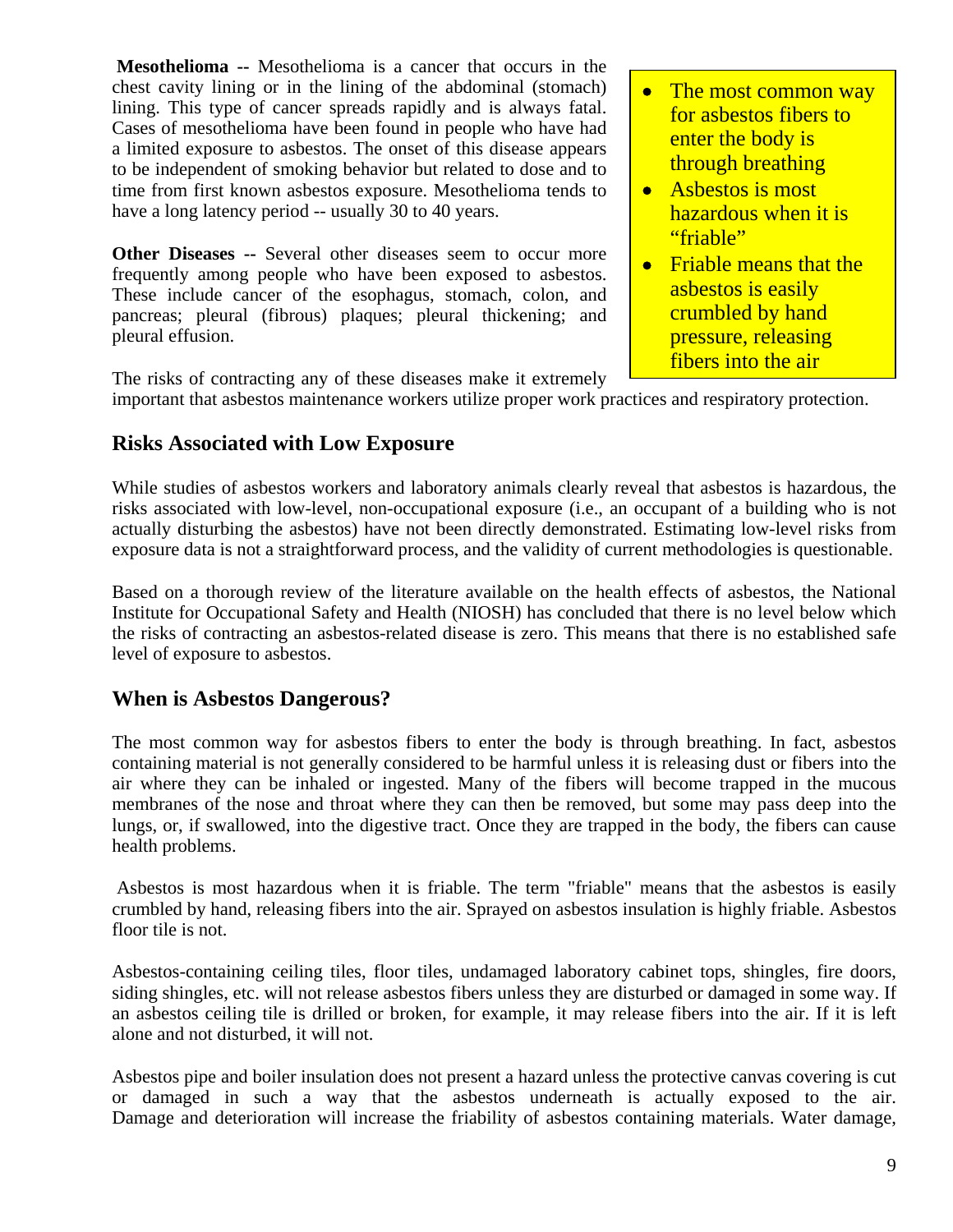continual vibration, aging, and physical impact such as drilling, grinding, buffing, cutting, sawing, or striking can break the materials down making fiber release more likely.

## **Please Remember**

Three things seem to determine your likelihood of developing one of these asbestos related diseases:

> **1.** The amount and duration of exposure - the more you are exposed to asbestos and the more fibers that enter your body, the more likely you are to develop asbestos related problems. While there is no "safe level" of asbestos exposure, people who are exposed more frequently over a long period of time are more at risk.

> **2.** Whether or not you smoke - if you smoke and you have been exposed to asbestos, you are far more likely to develop lung cancer than someone who does not smoke and who has not been exposed to asbestos. If you work with asbestos or have been exposed to it, the first thing you should do to reduce your chances of developing cancer is to stop smoking.

> **3.** Age - cases of mesothelioma have occurred in the children of asbestos workers whose only exposures were from the dust brought home on the clothing of family members who worked with asbestos. The younger that people are when they inhale asbestos, the more likely they are to develop mesothelioma. This is why enormous efforts are being made to prevent school children from being exposed.

- *The risk of asbestos-related disease depends upon exposure to airborne asbestos*
- *The average airborne asbestos levels in buildings is very low*
- *Removal is often not the best course of action to reduce asbestos exposure unless proper safeguards are applied*
- *Asbestos removal is only required during building demolition or renovation projects*
- *Management of asbestos inplace means having a program to ensure the dayto-day management* of a building minimizes release of asbestos fibers into the air

Because each exposure to asbestos increases the body burden of asbestos fibers, it is very important to reduce and minimize your exposure.

To put the potential hazard and risk of asbestos exposure in proper perspective, the EPA published the following five facts, which they hope will help calm the unwarranted fears that a number of people seem to have about the mere presence of asbestos in buildings.

*Fact One:* Although asbestos is hazardous, the risk of asbestos-related disease depends upon exposure to airborne asbestos. In other words, an individual must breathe asbestos fibers in order to incur any chance of developing an asbestos-related disease. How many fibers a person must breathe to develop disease is uncertain. However, at very low exposure levels, the risk may be negligible or zero.

*Fact Two:* Based on available data, the average airborne asbestos levels in buildings seem to be very low. Accordingly, the health risk to most building occupants also appears to be very low.

*Fact Three:* Removal is often not a building owner's best course of action to reduce asbestos exposure. In fact, an improper removal can create a dangerous situation where none previously existed. By their nature, asbestos removals tend to elevate the airborne level of asbestos fibers. Unless safeguards are properly applied, a removal operation can actually increase rather than decrease the risk of asbestos related disease.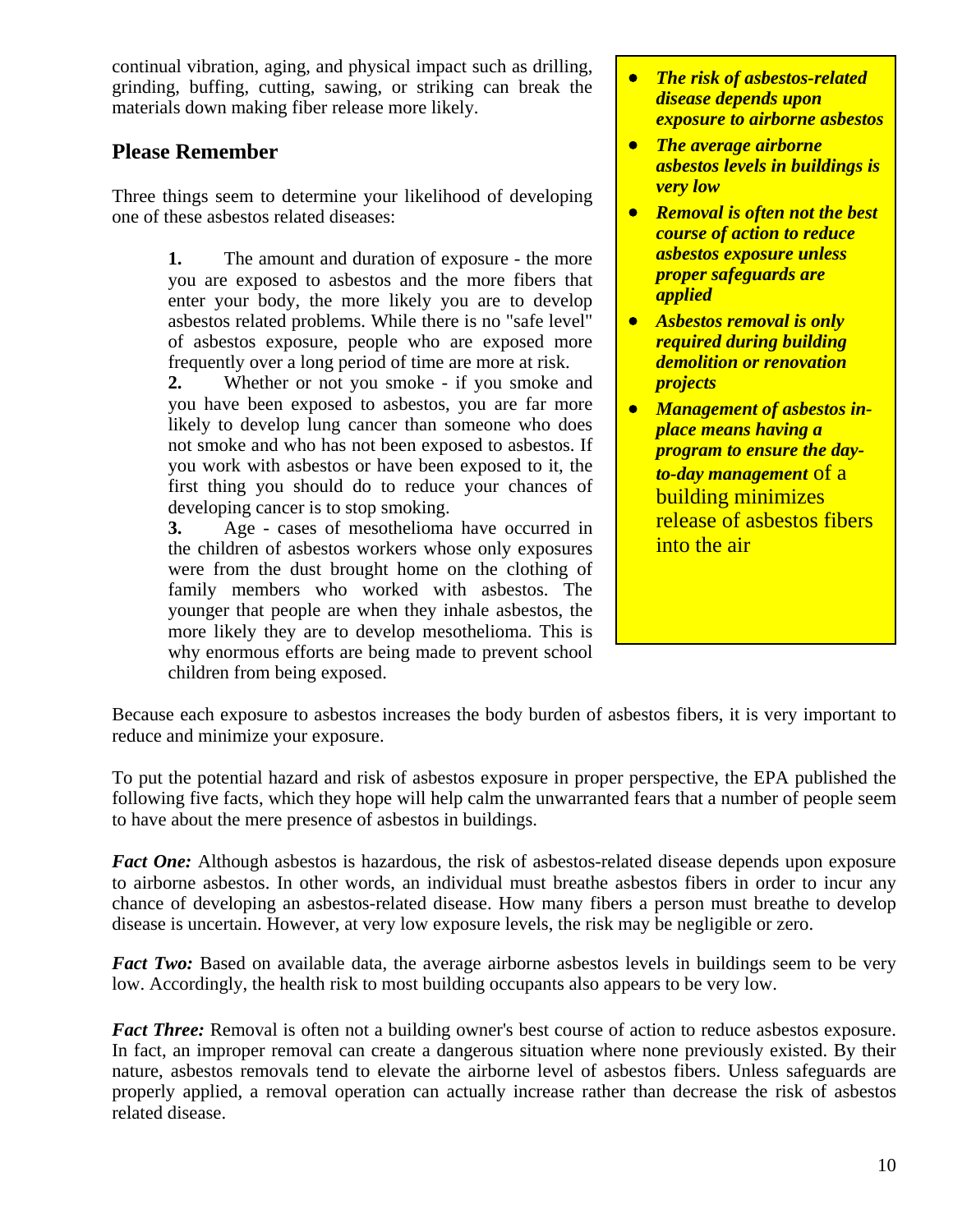Fact Four: EPA only requires asbestos removal in order to prevent significant public exposure to airborne asbestos fibers during building demolition or renovation projects.

*Fact Five*: EPA and OSHA recommend a proactive, in-place management program whenever asbestoscontaining material is discovered.

Management of asbestos in-place means having a program to ensure that the day-to-day management of the building minimizes release of asbestos fibers into the air, and ensures that if asbestos fibers are released, either accidentally or intentionally, proper control and cleanup procedures are implemented.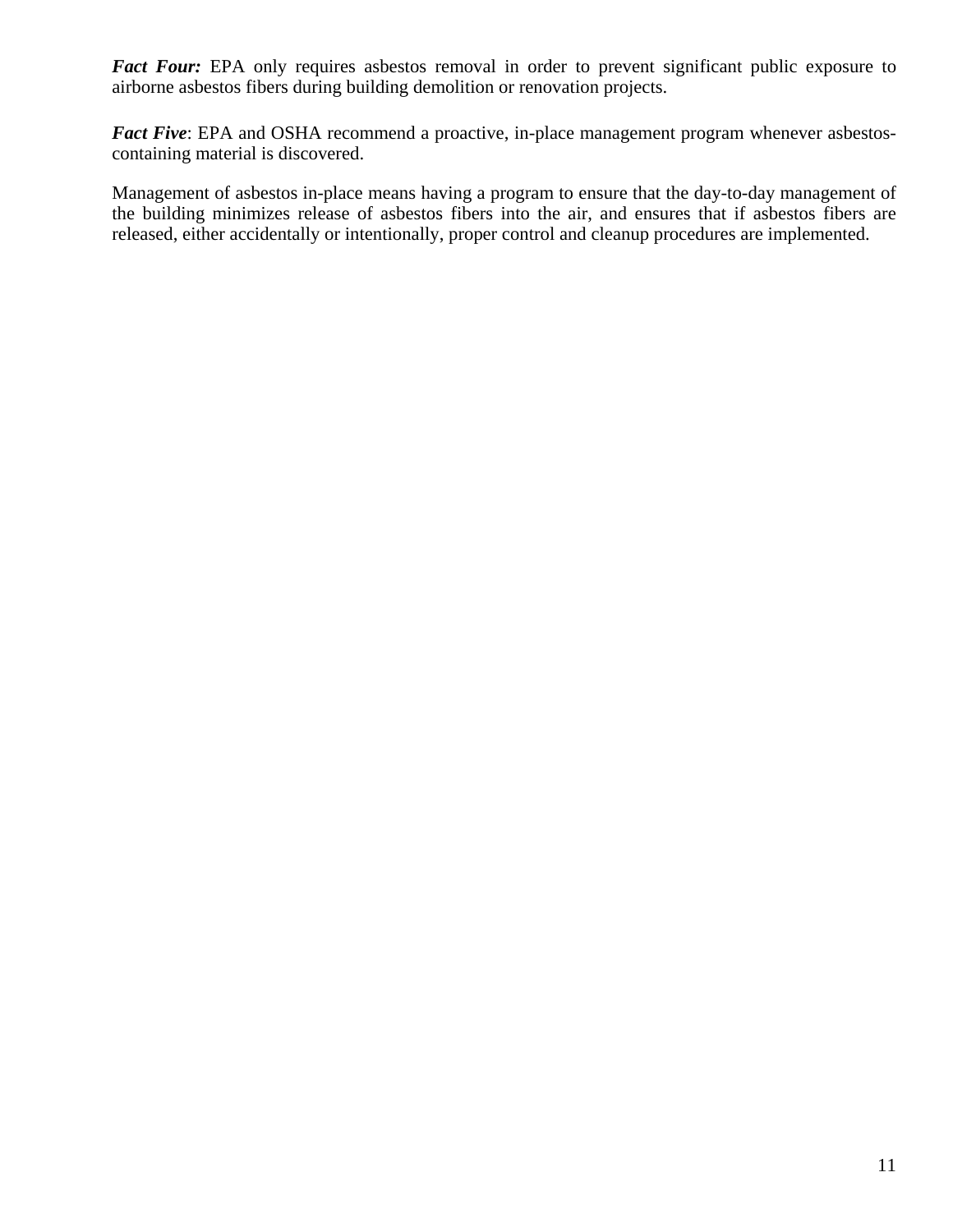# **Section 5: Recognizing Asbestos Containing Building Material**

While it is often possible to "suspect" that a material or product contains asbestos by visual inspection, actual identification can only be made by microscopic analysis. You can, however, learn what types of material could contain asbestos and use this information to avoid disturbing or damaging "suspect" material.

 Also learn what is asbestos in your building by reviewing the Asbestos Management plan. The plan is located in the main office of your building.

As was learned earlier, the EPA places Asbestos Containing Building Material in three categories:

**Surfacing Materials** -- Interior ACBM that has been sprayed on, troweled on, or otherwise applied to surfaces (structural members, walls, ceilings, etc.) for acoustical, decorative, fireproofing, or other purposes. This includes acoustical plaster, hard plasters (wall or ceiling), fireproofing insulation, sprayapplied or blown-in thermal material, joint or patching compound (wall or ceiling), and textured paints or plasters.

- It is often possible to "suspect" that a material contains asbestos by visual inspection
- Actual asbestos identification can only be made by microscopic analysis
- Learn what types of material could contain asbestos
- Avoid disturbing or damaging "suspect" material

**Thermal System Insulation** -- Insulation used to control heat transfer or prevent condensation on pipes and pipe fittings, boilers, breeching, tanks, ducts, and other parts of hot and cold water systems; heating, ventilation, and air conditioning (HVAC) systems; or other mechanical systems. These insulation materials include pipe lagging, pipe wrap, HVAC duct insulation, block insulation, cements and muds, and a variety of other products such as gaskets and ropes.

**Miscellaneous Materials** -- Other, mostly nonfriable products and materials found on structural components, structural members or fixtures, such as floor tile, ceiling tile, construction mastic for floor and ceiling materials, sheet flooring, fire doors, asbestos cement pipe and board, wallboard, acoustical wall tile, and vibration damping cloth. "Miscellaneous materials" do not include thermal system insulation or surfacing materials.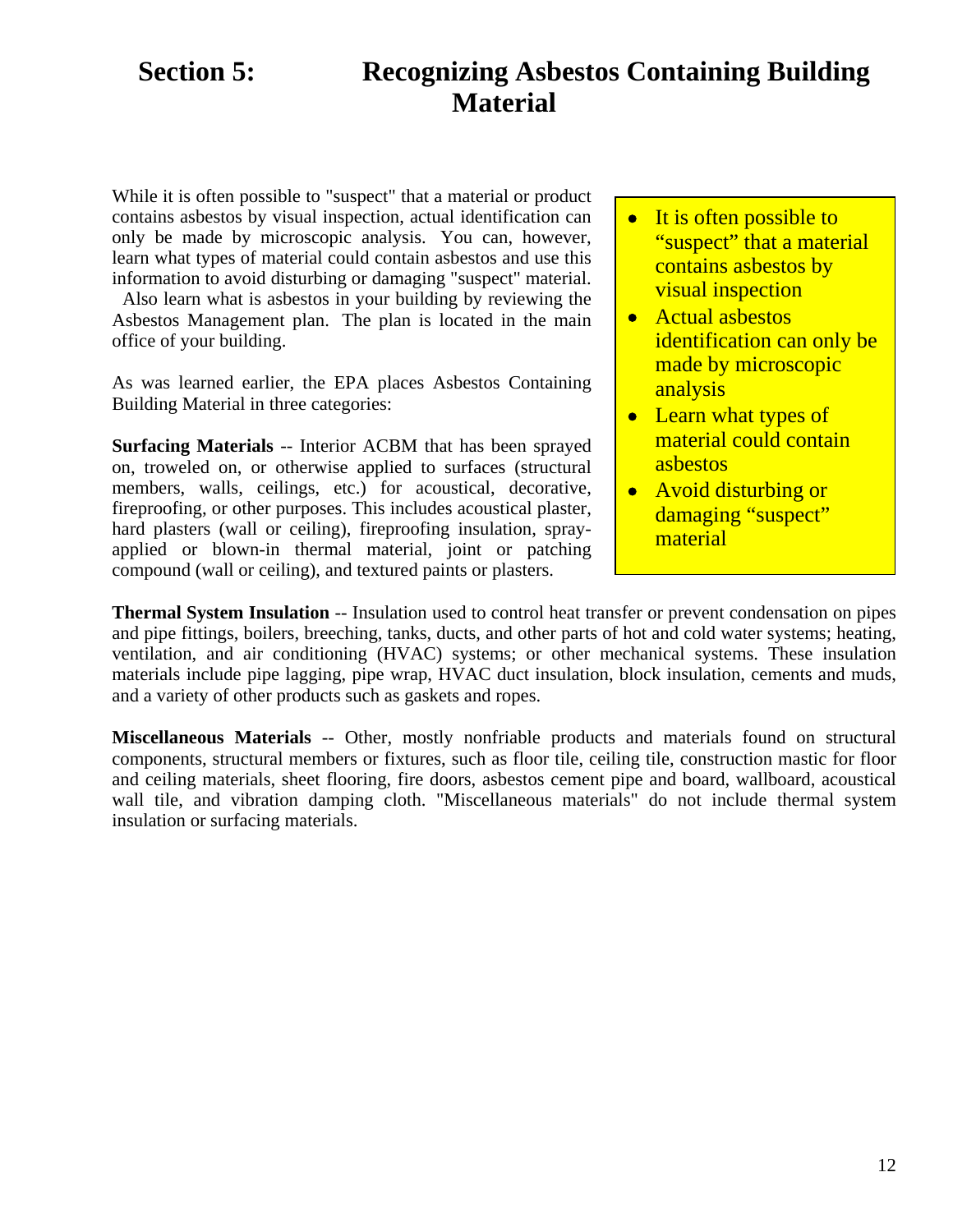## **ACBM Examples**

Pictured is plaster sample, white finish coat over brown/base coat applied to wire lathe. This 1920s vintage plaster meets the definition of asbestos containing material (ACM), and becomes friable if it is disturbed. Note the visible fiber bundle at 7.5 mm. Many acoustical plasters are also ACM.



Here is an example of industrial sand floor underlayment and nine-inch asbestos composite floor tile. We believe the purpose of the underlayment was for vibration dampening and noise reduction in this former factory building, built 1914, by the Ford Motor Company. The underlayment is approximately 1" thick. This material contains approximately 10% chrysotile asbestos and is applied directly over concrete. Asbestos floor tile is applied over the underlayment.

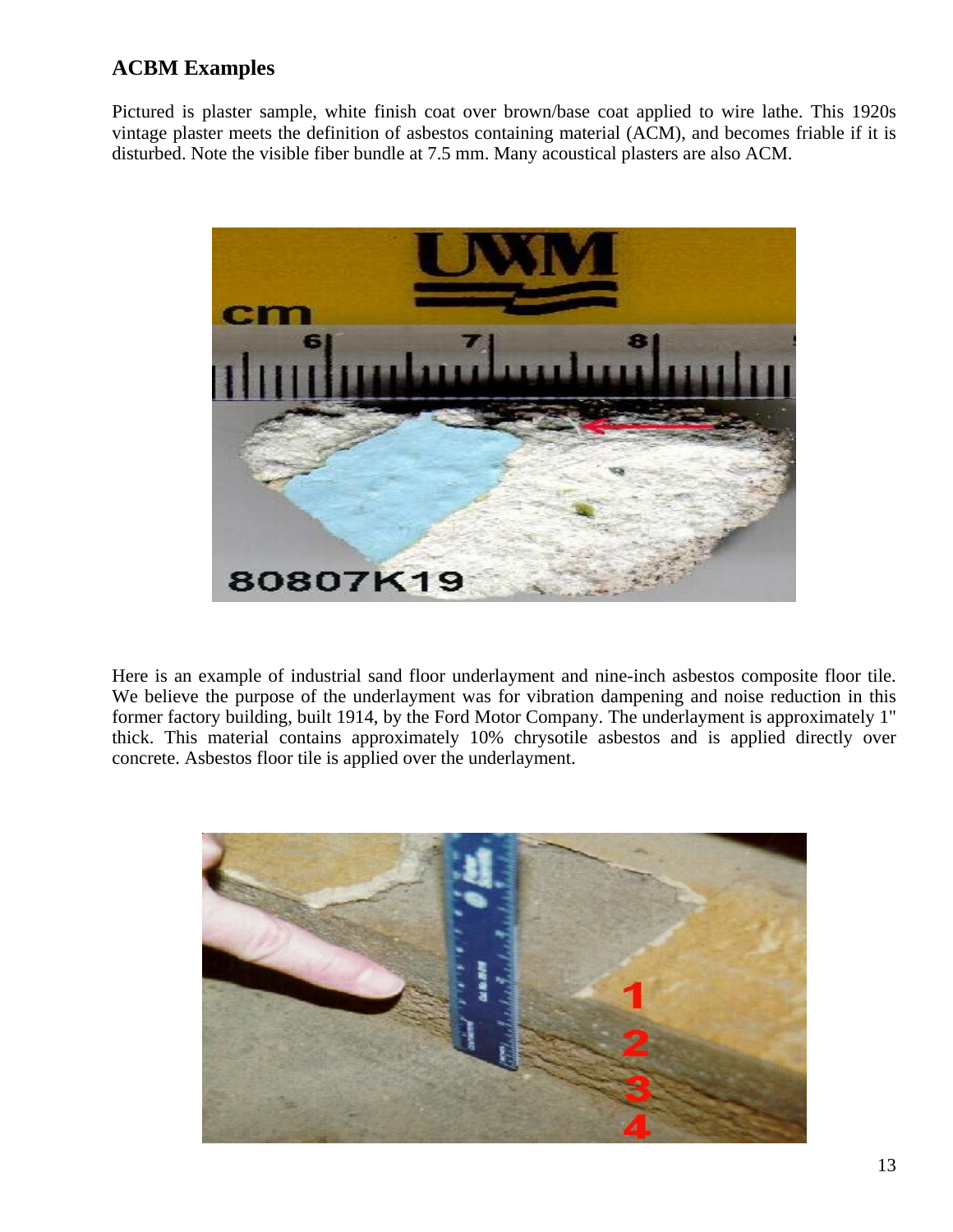This is an example of highly friable thermal system insulation (TSI). This particular type, often called "mag" insulation, was used to insulate pipes. We normally find mag on high-temperature utilities such as steam or condensate lines. This sample contains both chrysotile and amosite asbestos. This particular sample has long visible fibers, but some mag insulation doesn't. As seen in this photo, mag insulation is highly friable and can result in significant exposure if disturbed.



Here is an example of common asbestos thermal system insulation (TSI), similar in appearance to gray, wrapped paper or cardboard.

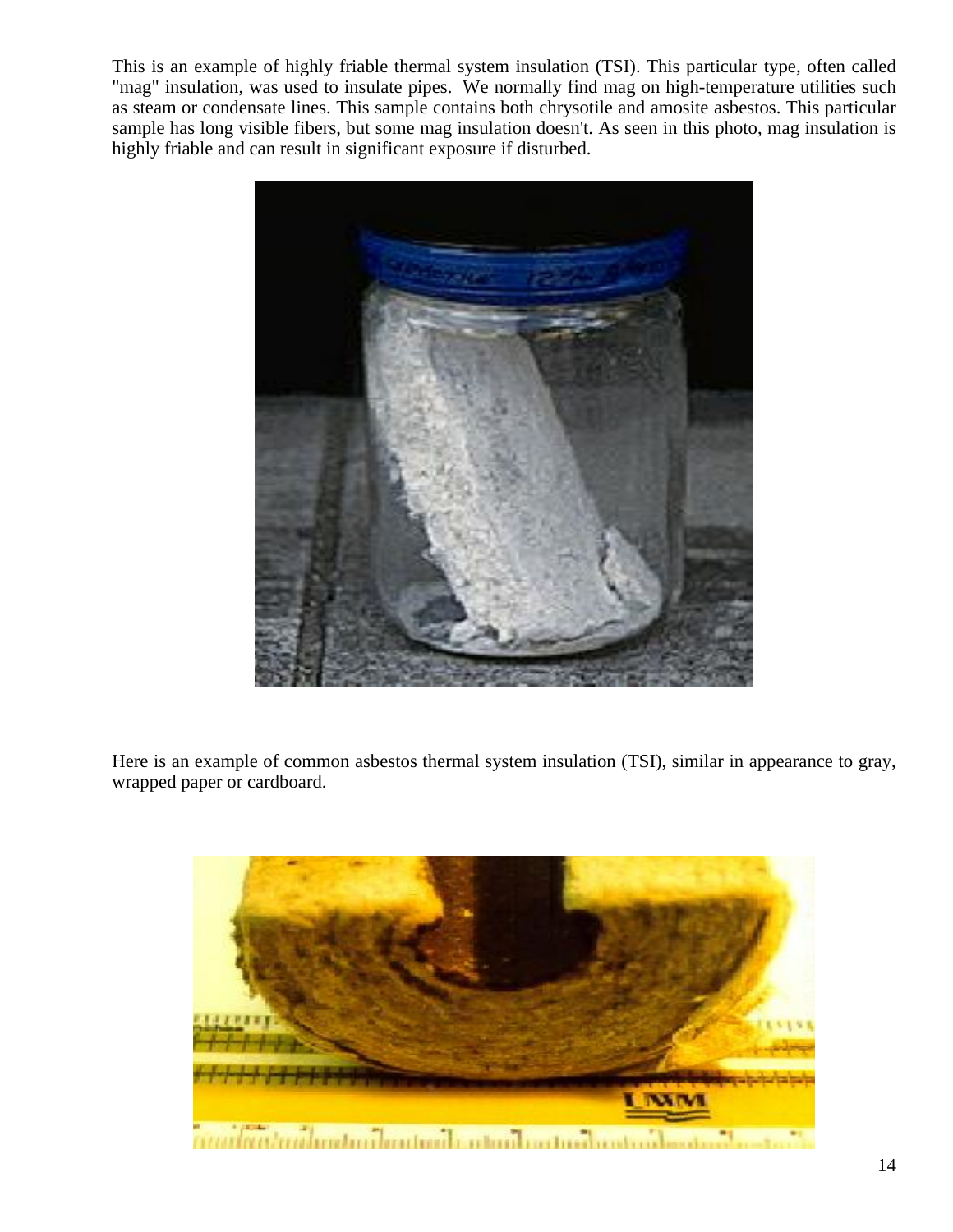The gray corrugated, cardboard-like material pictured below is AirCell (or Air-O-Cell) asbestos insulation.





An Instance where new fiberglass insulation was applied directly over existing asbestos insulation. Use caution when working on any unlabeled material, particularly in areas where we have both ACM insulation side-by-side with new insulation. If in doubt, assume the material is ACM.

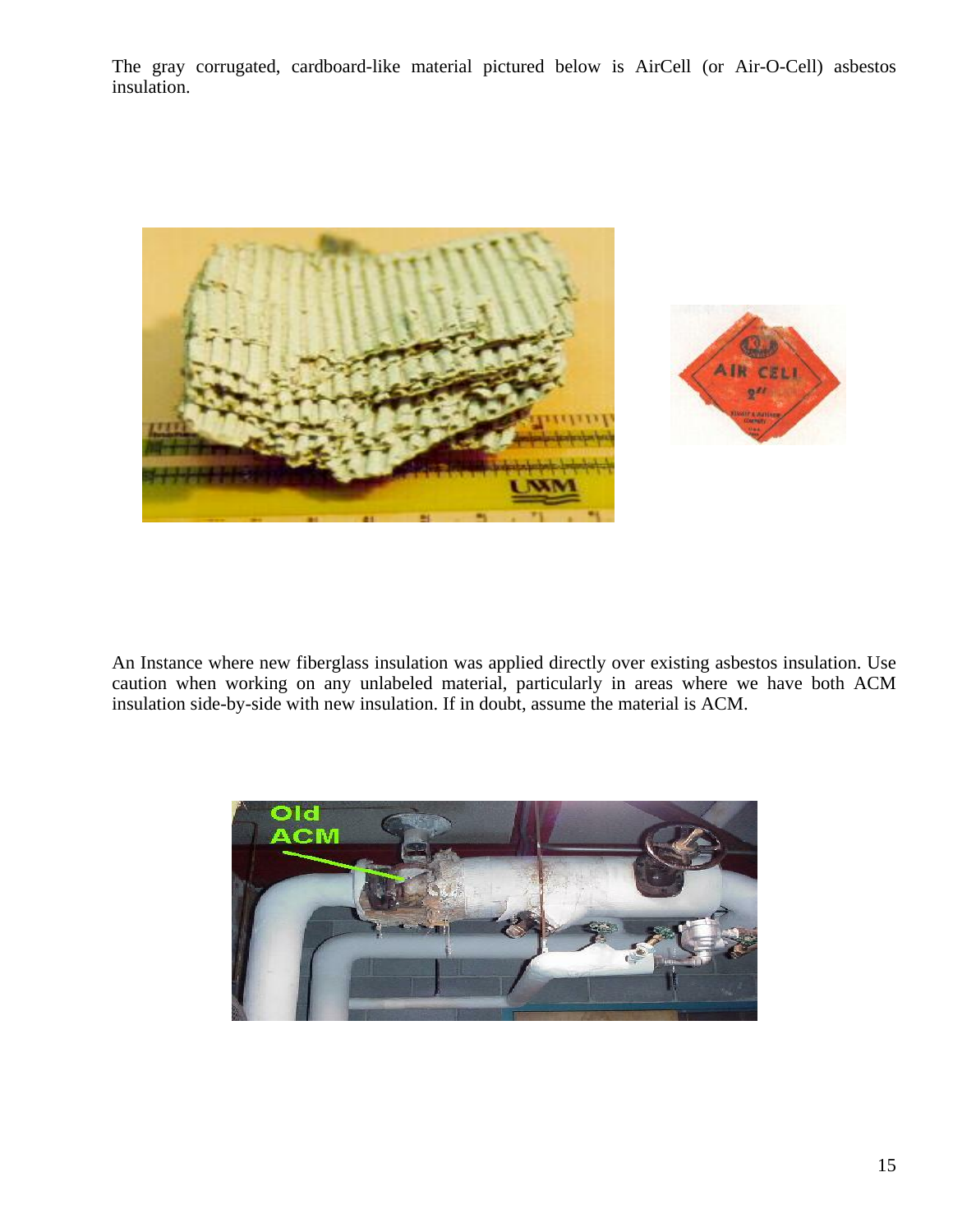Laboratory ovens, like this muffle furnace, often have asbestos insulation. For example, this small oven has both non-friable transite board and friable ACM insulated electrical wiring (both materials are chrysotile asbestos).



An example of asbestos in a laboratory incubator (door gasket and body insulation).

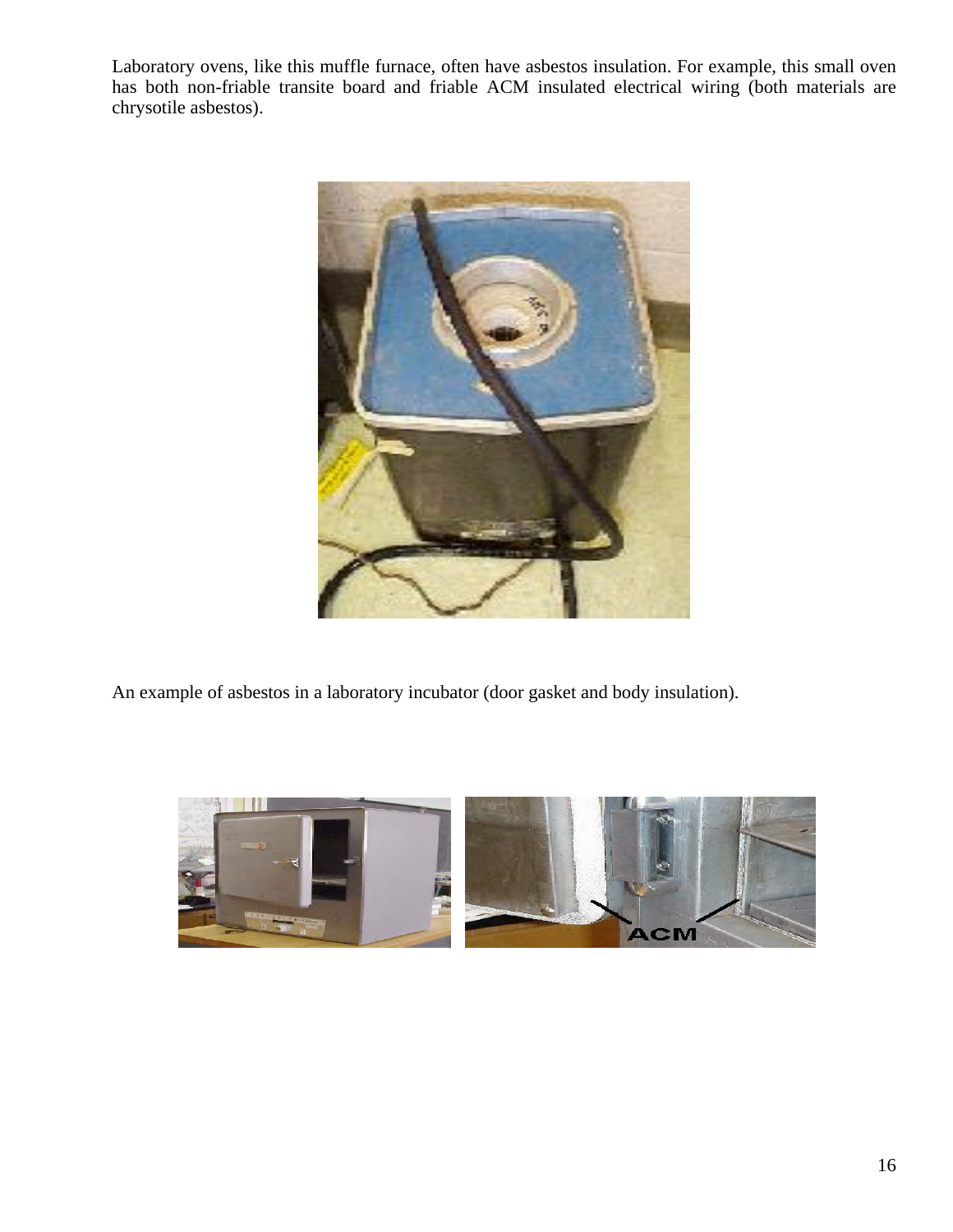Although rare ceiling tile may also contain asbestos. This tile has both chrysotile and amosite fibers.



This is an example of transite board. This variety is similar in appearance to common pegboard, except transite is usually gray and very dense. The perforated variety is often used in acoustical applications such as in music rooms and auditoriums.



A laboratory bench top (transite) with black laminate surface. Note the visible fibers in the asbestos bench sample. The small sample on top is from a stone bench top. Transite is a Category II waste. Superficially, the transite and stone bench tops look identical due to the black laminate surface.

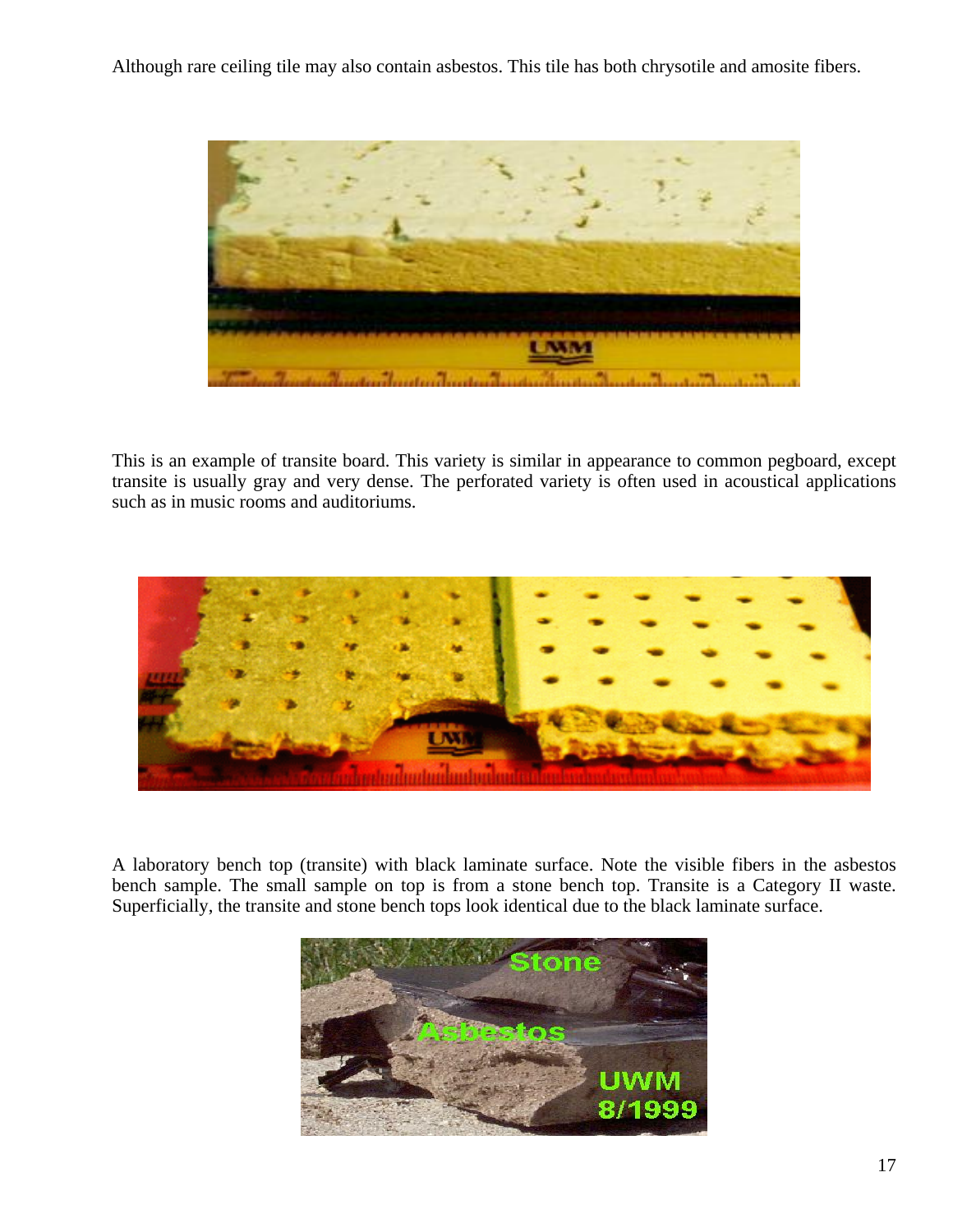#### **Recognizing damaged asbestos containing material.**

There are three conditions that result in asbestos becoming airborne. They are fallout, impact and reentrainment.

**Fallout** is the result of aging and degradation of the bonding agents that hold the asbestos product together. Fiber release from fallout is usually low level, continuous, and may increase as the structure ages. Fallout can be a source of fibers, which accumulate on horizontal surfaces overtime.

**Impact** is the contact of asbestos materials through actions such as striking, cutting or penetration. These actions disturb the integrity of the material, resulting in fiber release. Highly friable forms of asbestos are especially susceptible to impact.

- *Fallout is the result of aging and degradation of the bonding agents that holds the asbestos product together*
- Impact is the contact of asbestos materials through striking, cutting or penetration
- Reentrainment results from the physical disturbance of settled fibers

Activities such as spraying with adhesives and paints can cause fiber release. Impact causes occasional, but high, concentrations of fiber release.

**Reentrainment** results from the physical disturbance of settled fibers, causing them to become airborne again. Sweeping; dusting, and other normal building activities can result in reentrainment of fallen asbestos fibers. Reentrainment can result in fiber release that may vary from low to high airborne concentrations. If water damage, physical damage or delamination of the material is observed, then fiber release has occurred, is occurring or will likely occur in the future. Fibers that are released into an air stream, such as in an air plenum or near a forced air stream are likely to be transported to other parts of the building. Materials subjected to noise or vibration such as those located in gymnasiums, band rooms or in buildings near highways or airports may have a higher potential to release asbestos fibers.

## **Examples of Damaged ACBM:**

**Pipe Mud Packing.** Asbestos was used in this instance and it has begun to crack and release fibers. *Unless you have received the full 16-hour O&M course training you cannot clean up or repair material and only less than 3 linear feet of material that contains asbestos.* 

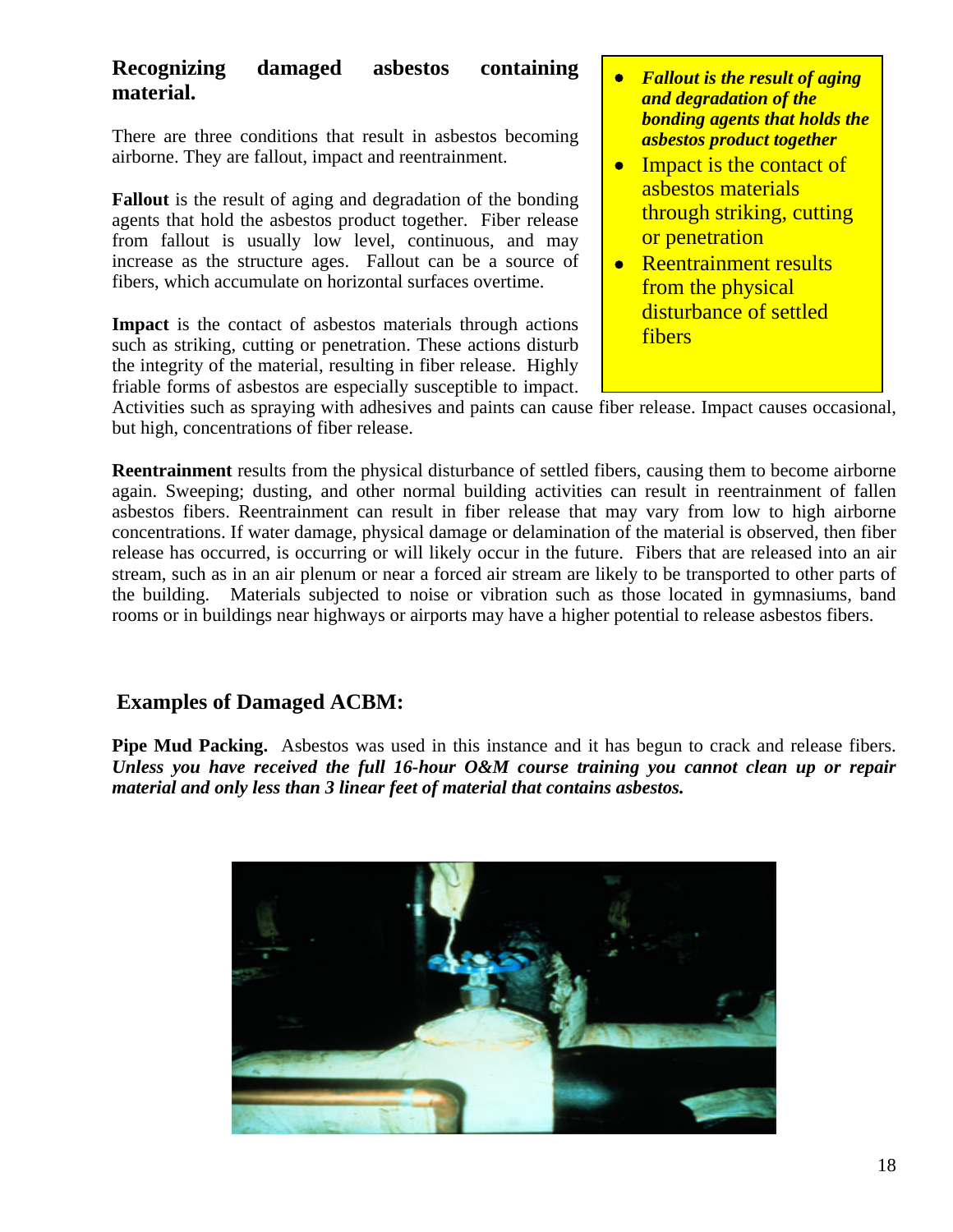This picture shows a significantly damaged pipe joint on a steam pipe. The pipe is also insulated with asbestos air cell insulation that looks like corrugated cardboard on the edges. Asbestos insulation on heating pipes is often held in place by metal bands as seen in the picture below.



This picture also shows asbestos mud joints that are significantly damaged. This pipe is also insulated with asbestos air cell insulation. Most pipes wrapped in asbestos also have asbestos containing joints.

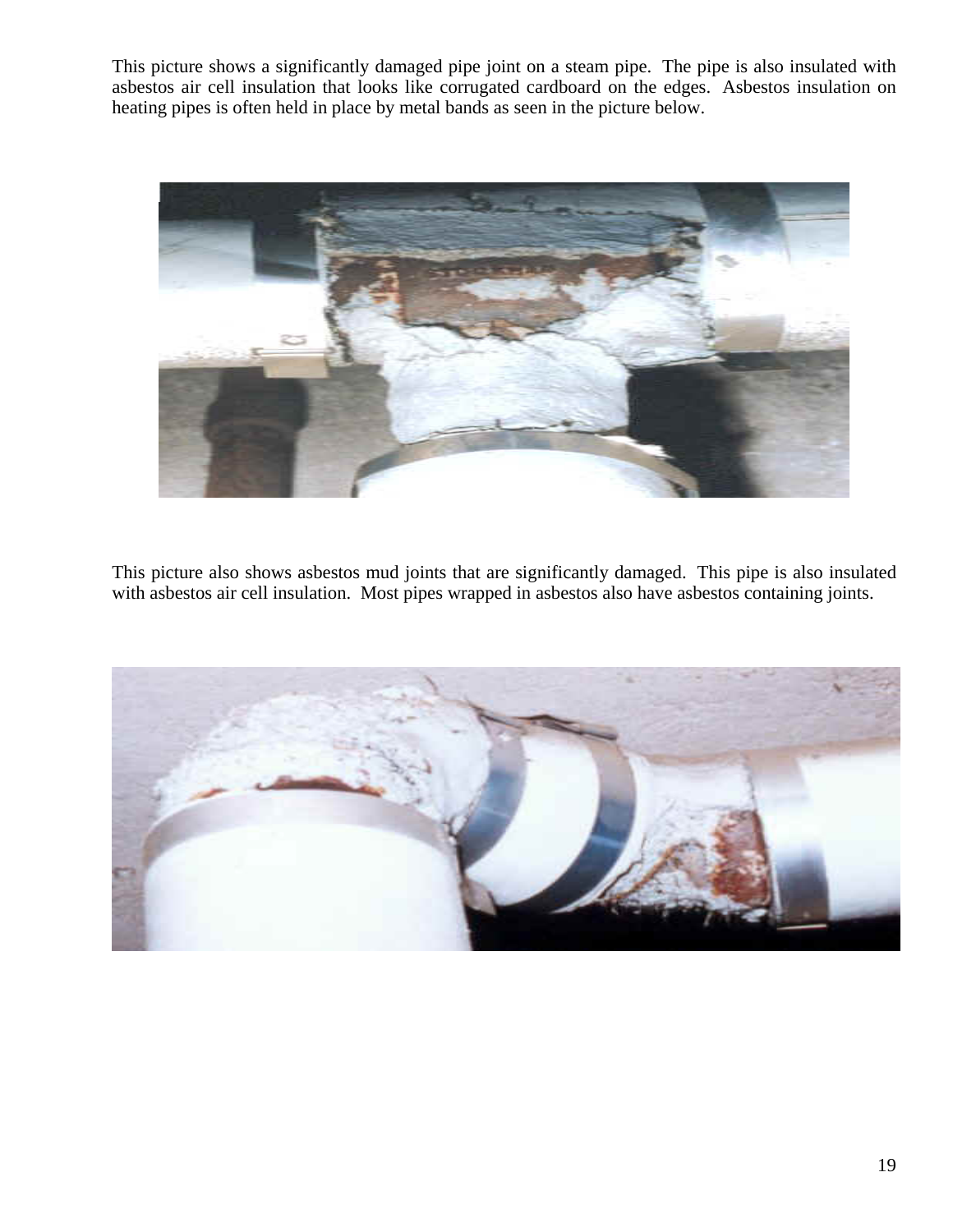**Paper Insulation.** If you find material in this condition, and pieces of asbestos paper on the floor, immediately leave the area and report it to a supervisor. Most of this pipe covering is in good condition, but there are some damaged areas. When these areas are repaired, the pipe is then considered to be in good condition, and there should not be any release of fibers. While the pipe is still damaged, only those personnel with the appropriate training will be allowed to repair or clean up around the pipe.



AHERA Classification: Damaged Thermal Insulation.

**Sprayed-on Ceiling**. Asbestos is often found on ceilings as a sprayed-on material. Generally, this material is friable. If it is encapsulated or has a hard coating, it does not represent a hazard unless disturbed. You may work around this type of material, however, do not hang displays or flower pots, etc. from it.



AHERA Classification: Potential for Significant Damage (because of occupancy and use.)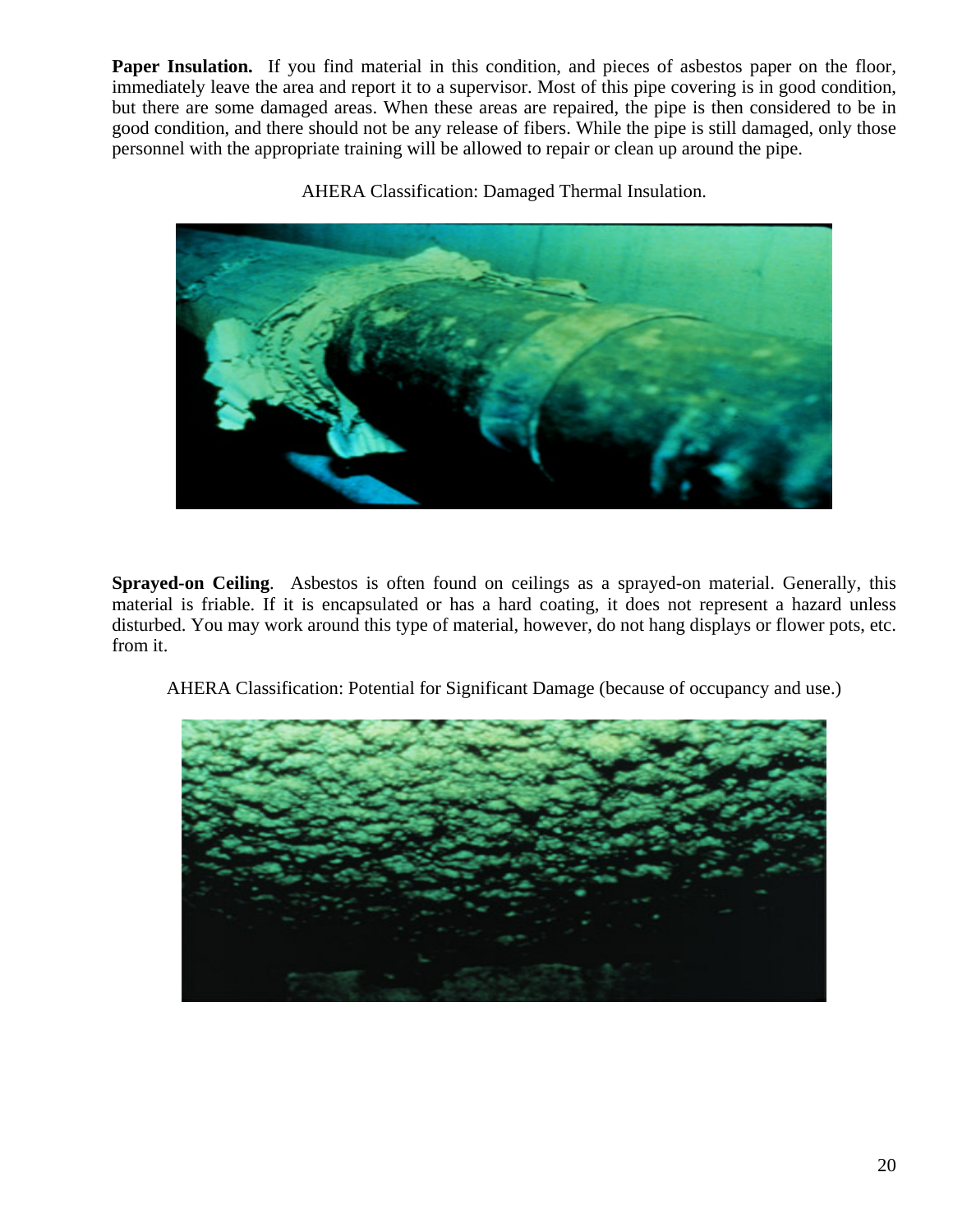**Sprayed-on Insulation.** The ACBM sprayed on the pipes and ceiling in this slide shows water damage and delamination. *Again, only personnel who have received the 16 hour O&M training may clean-up the disturbed asbestos containing building material debris.* Instead, the LEA contact person should be notified immediately.



AHERA Classification: Significantly Damaged Surfacing Material.

**Sprayed-on Insulation.** Here is an example of friable asbestos sprayed-on ceiling beams as fireproofing. Notice where the asbestos is hanging loose. This is very friable.

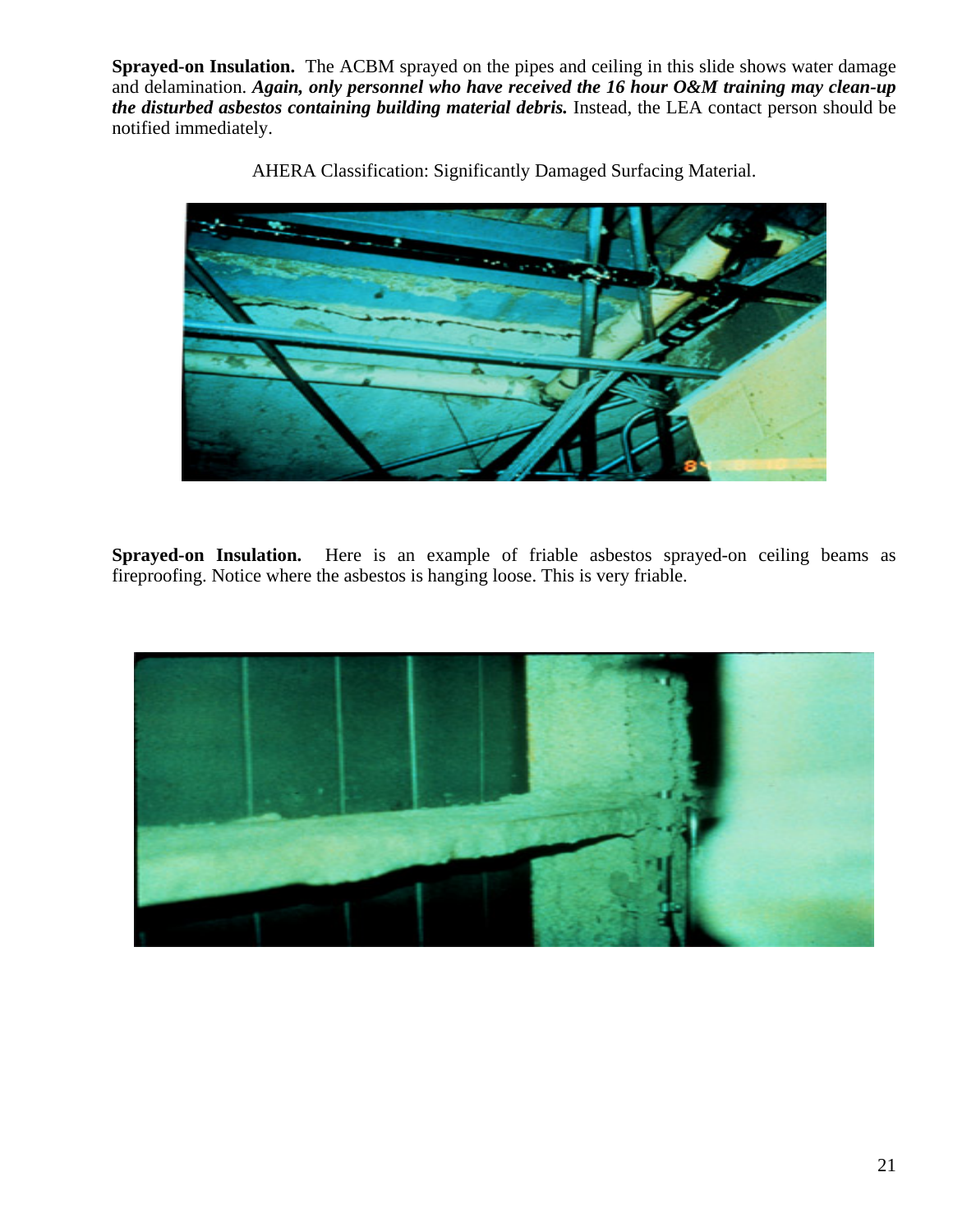**Insulation on a Boiler** .It has been estimated that one out of every four boilers installed before 1970 contains asbestos. Generally, if the boiler is coated with asbestos then so are the boiler pipes. Usually the insulation on boilers is two to six inches thick and contains chicken wire or some other for structural support. Repair of this material or the cleaning of ACM debris must be done by properly trained O&M personnel.



AHERA C1assification: Damaged Thermal Insulation.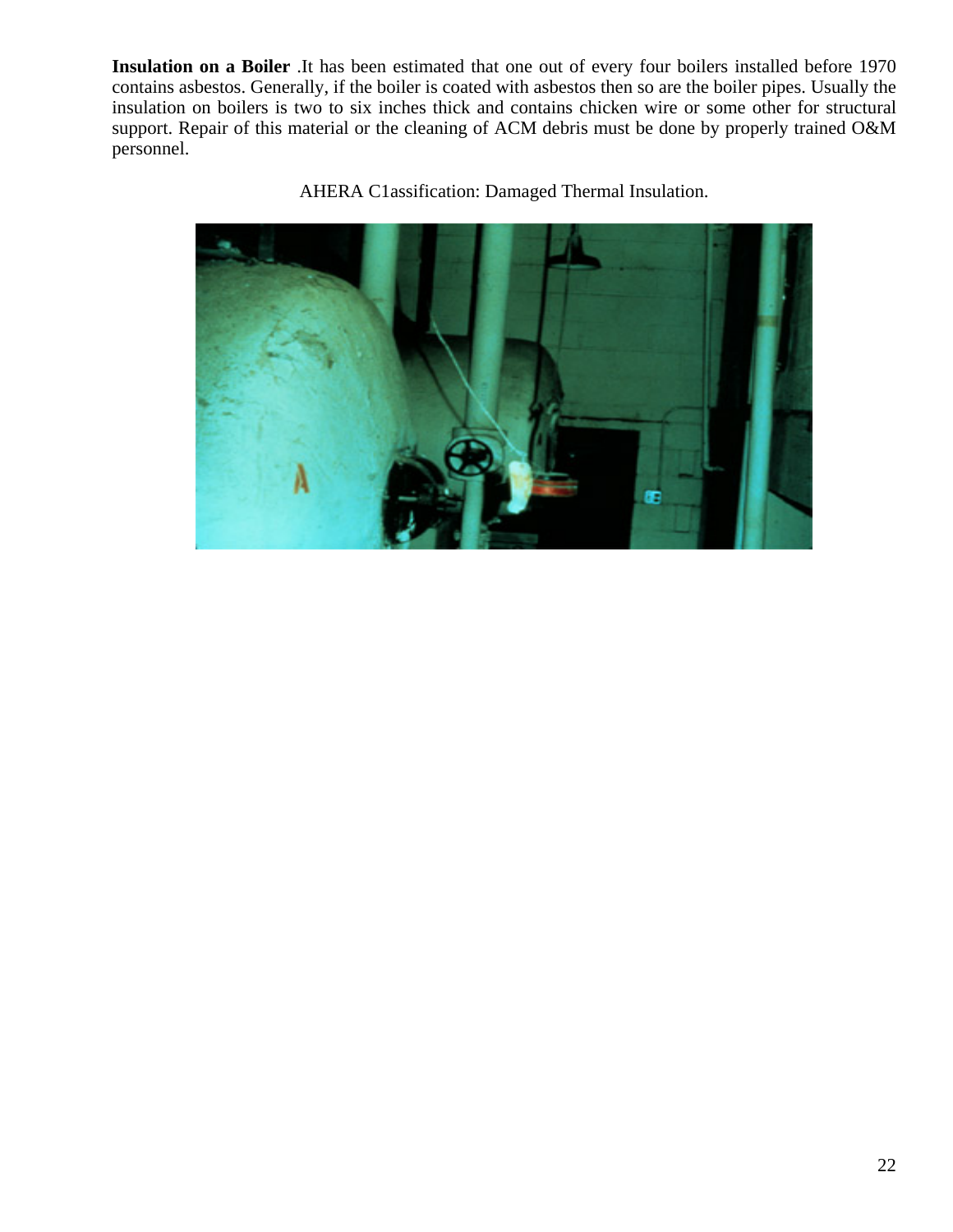# **Section 6: Six Month Periodic Inspections**

A visual inspections of asbestos is required every six months. Custodial and maintenance personnel with the proper asbestos awareness training are qualified to conduct visual inspections. Please note, visual inspection means that you look carefully at the ACBM for any possible damage or deterioration, but you are not to repair or touch any damaged material. Damage ACBM should be reported to your supervisor.

During the inspection, look for materials that are deteriorating in condition. Evidence of debris on horizontal surfaces, hanging material, dislodged chunks, scrapings, indentations and cracking are indicators of poor material condition. Look for areas of accidental or deliberate physical damage where Asbestos Containing Building Materials (ACBM) have been disturbed such as: finger marks in the

- Know where the asbestos is in your building-refer to the Management Plan
- Check asbestos material condition every 6 months & document
- Take the right action to reduce your risk of asbestos exposure

material, graffiti, pieces of missing or dislodged material, scrape marks from movable equipment or furniture, and an accumulation of friable materials on the floor, shelves or other horizontal surfaces.

Look for deterioration resulting in the accumulation of dust on the surface of the ACBM, delamination of the material, or an adhesive failure where it pulls away from the substrate. Inspect the materials for water damage, such as discoloration of or stains on the ACBM or the adjacent walls or floors. Look for buckling of the walls or floors and areas where pieces of ACBM may have separated into layers or may be failing down and exposing the substrate.

By taking the right action you can reduce the risk of exposure to asbestos. Know where the asbestos is in your building. If you find materials that could contain asbestos, recommend to your supervisor that they be tested. Ask your supervisor for training in proper ways to work around asbestos materials. If you see materials that have been disturbed, report the damage to your supervisor. If the cleaning or maintenance in your building is not being done properly, see that it is corrected. Maintenance personnel with the 16 hour training ought to keep on hand items that are useful for working on or around asbestos materials. These include: disposal bags, respirators, tools for working on insulation, disposable coveralls, water bottles for misting filters, etc., glove bags.

 You can "suspect" that material contains asbestos but only through microanalysis can asbestos be identified. The best way to recognize ACBM is to: learn what material is most likely to contain asbestos, read the Asbestos Management Plan to learn where actual ACBM is located in your work place.

*If you find damaged ACBM, do not attempt to repair or clean up the spill. Only maintenance personnel who have had the 16 hour O&M training may clean up or repair damaged asbestos material.*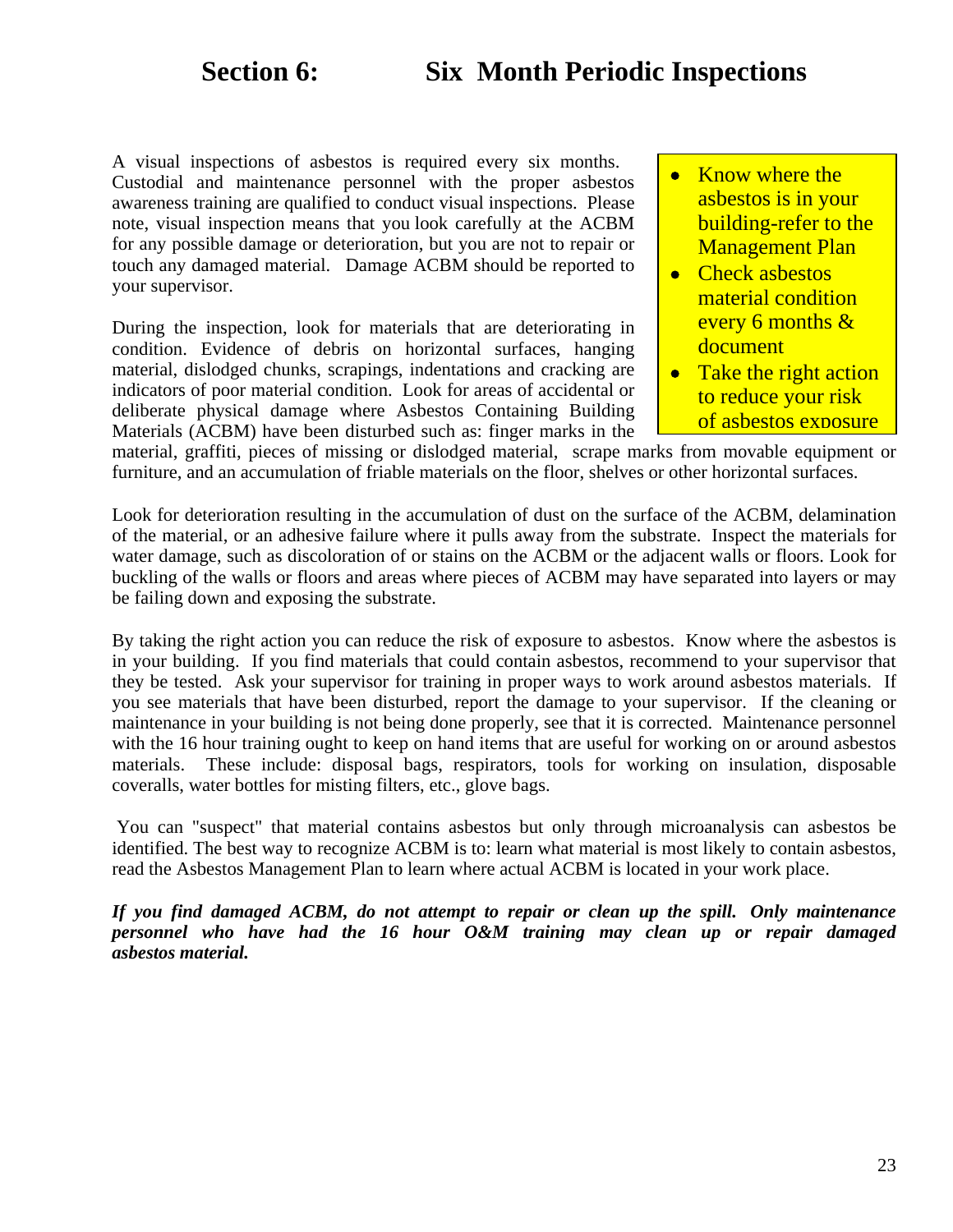In order to avoid being exposed to asbestos, you must be aware of the locations it is likely to be found. If you do not know whether something is asbestos or not, assume that it is until it is verified otherwise. Remember that you cannot tell if floor or ceiling tiles contain asbestos just by looking at them.

If you have reason to suspect that something is asbestos, either because it is labeled as such, or because it is something that is likely to contain asbestos (9" floor tile, for example) DO NOT DISTURB IT.

Never: drill, hammer, cut, saw, break, damage, move, disturb, or poke any asbestos-containing materials or suspected materials.

Survey all buildings for the presence of asbestos. If you need to do work that might involve asbestos (lifting ceiling tiles, repairing insulated pipelines, etc.), check with your supervisor to find out what can be done safely.

- Never drill, hammer, cut, saw, break, damage, move, disturb, or poke any asbestos-containing materials or suspected materials
- **•** Train all custodial and maintenance workers to safely care for asbestoscontaining floors

For example, before moving any ceiling tiles to perform maintenance work, it will be necessary to ensure they do not contain asbestos. If they do contain asbestos, they will need to be removed by licensed asbestos abatement workers before the work may be performed.

Custodial and maintenance personnel who are responsible for the care and maintenance of asbestos containing floor coverings should be thoroughly trained to safely and properly operate the machines, pads and floor care chemicals used at the facility. Stripping of vinyl asbestos floor coverings should be done as infrequently as possible (e.g., once per year maximum and preferably when the building is unoccupied). Excessive stripping of floors using aggressive techniques will result in increased levels of asbestos fibers in the air. Prior to machine operation, apply an emulsion of chemical stripper in water to the floor. Use a mop to soften the wax or finish coat.

When stripping floors becomes necessary, the machine used for stripping the finish should be equipped with the least abrasive pad as possible (black pads are usually the most abrasive and the white pads the least abrasive). Consult with your floor tile and floor finish product manufacturer for recommendations on which pad to use on a particular floor covering. Incorporate the manufacturer's recommendations into your floor maintenance work procedures. The machine used to remove the wax or finish coat should be run at a low rate of speed (i.e., ranging between 175-300 rpm) during the stripping operation. There is a direct correlation between machine speeds and the release of asbestos fibers from asbestos containing floor coverings. The higher the machine speed the greater the probability of asbestos fiber release. Never perform dry stripping. Always strip floors while wet. Do not operate a floor machine with an abrasive pad on unwaxed or unfinished floor containing-asbestos materials. Consult with floor tile and floor finish product manufacturers concerning specific or unique problem(s) on the maintenance of your floors.

After stripping and before application of a high solids floor finish, the floor should be thoroughly cleaned, while wet, preferably with a Wet-Vac HEPA filtration vacuum system.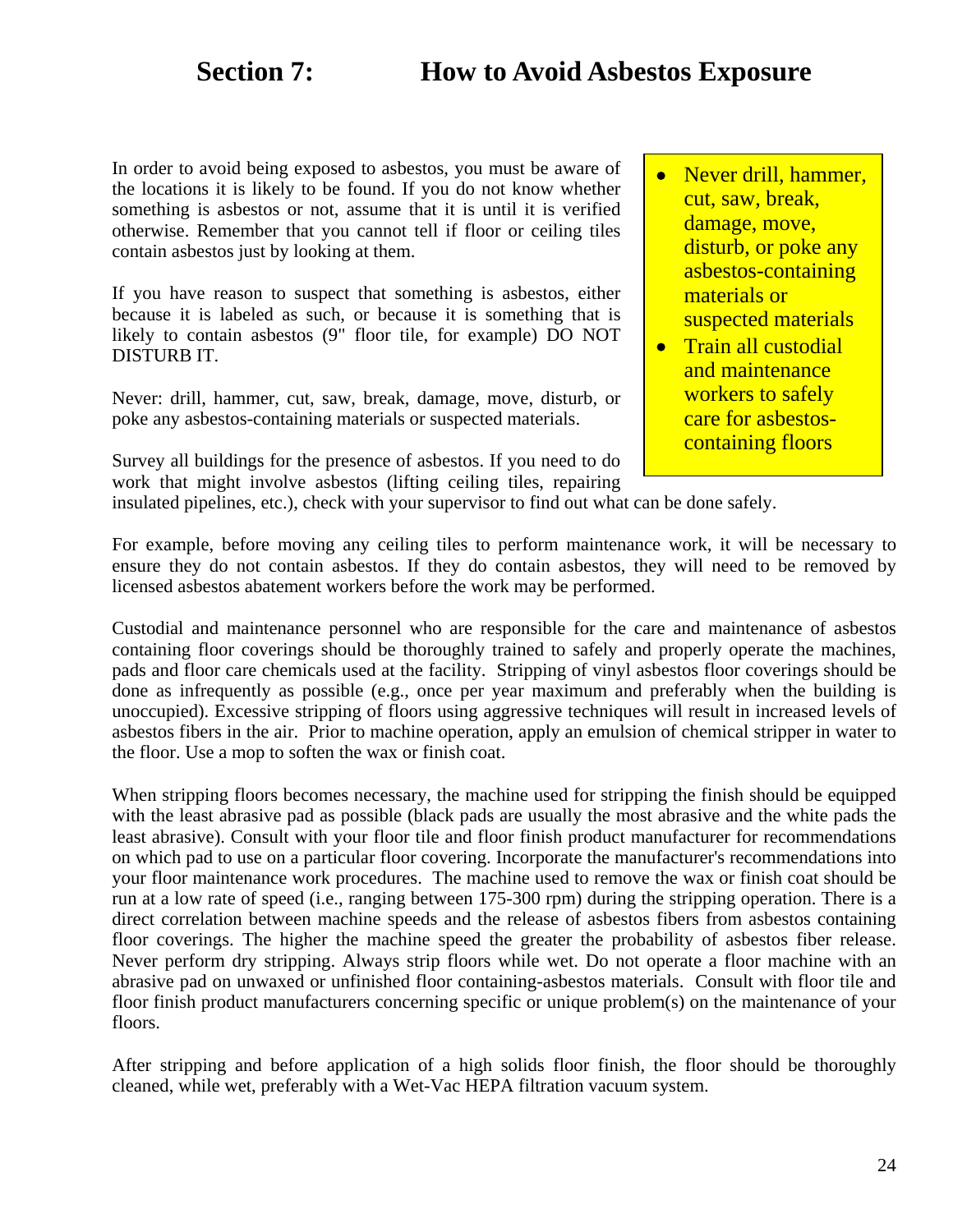Prior to applying a finish coat to a vinyl asbestos floor covering, apply 2 to 3 coats of sealer. Continue to finish the floor with a high percentage solids finish. It is an industry recommendation to apply several thin coats of a high percentage solid finish to obtain a good sealing of the floor's surface, thereby minimizing the release of asbestos fibers during finishing work.

When spray-buffing floors, always operate the floor machine at the lowest rates of speed possible and equip the floor machine with the least abrasive pad as possible. A recent EPA study indicated that spraybuffing with high-speed floor machines resulted in significantly higher airborne asbestos fiber concentrations than spray-buffing with low speed machines.

When dry-burnishing floors, always operate the floor machine at the lowest rate of speed possible to accomplish the task (i.e., 1200-1750 rpms), and equip the floor machine with the least abrasive pad as possible.

After stripping a floor and applying a new coat of sealer and finish, use a wet mop for routine cleaning whenever possible. When dry mopping, a petroleum-based mop treatment is not recommended for use.

During the winter months when sanding and/or salting of icy parking lots becomes necessary, it is an industry recommendation that matting be used at the entrance way to the school building and inside the doorway where feasible. This would significantly eliminate the scuffing of floors by abrasive sanding materials brought into the building on the shoes of building occupants. More frequent wet mopping and dry mopping of floors should be performed during the winter months to minimize damage to the floors.

Check to see if chair and desk glides are in good condition and replace where indicated. Worn glides can gouge the floor coverings and possibly cause asbestos fiber release.

During the winter months, have parking lots and walkways swept to avoid tracking salt and ice-melting compounds into the school by students. These materials can cause severe scuffing of floor coverings and lead to the release of asbestos fibers into the school building(s).

Where feasible, use mats at entrance ways to cafeterias, gymnasiums, libraries, etc., to protect against possible scuffing of floor covering(s), etc. from salt and ice-melting compounds and from ocean sand.

Broken and fallen ceiling tiles should be left in place until identified. Only after they have been identified as safe may they be removed. Asbestos tiles will be removed by asbestos abatement workers.

Broken and damaged asbestos floor tiles must also be removed by asbestos abatement workers.

It is important to report any damaged asbestos-containing materials to your supervisor immediately. If, for example, you discover some sprayed-on asbestos insulation has been knocked off a ceiling or wall, this would be considered a "spill." As such it would need to be cleaned up immediately by asbestos abatement workers. Do not attempt to clean up spills yourself! Disturb the material as little as possible. Also report any damaged pipe insulation, ceiling tile, 9" floor tile, fallen clumps of sprayed-on insulation, etc. Take measures to prevent others from disturbing the spill until the Asbestos Abatement crew arrives.

By knowing where asbestos is likely to be located and then taking measures not to disturb it, you will protect yourself and others from exposure to this hazardous substance.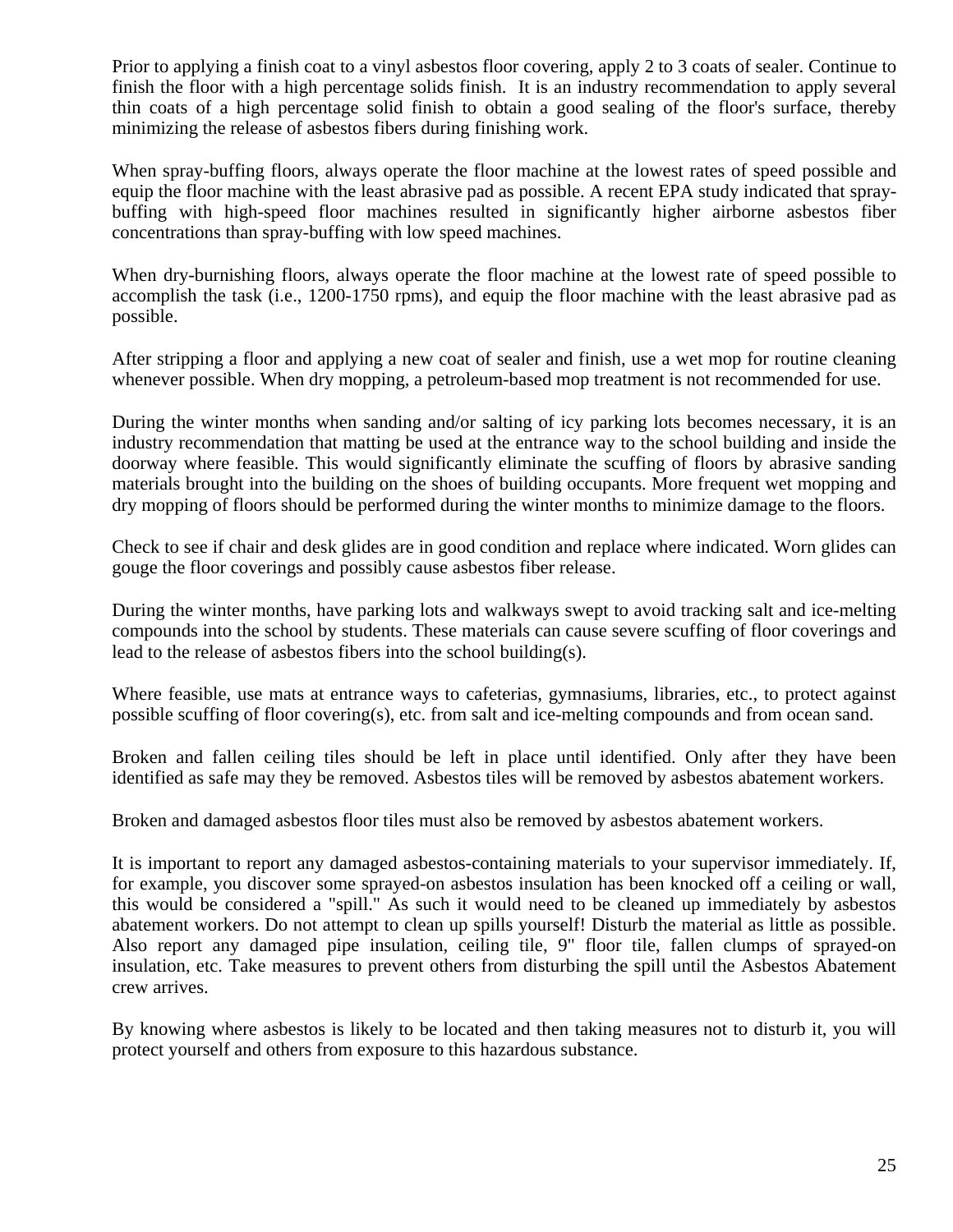## **PROTECTING YOURSELF FROM ASBESTOS**

Some of the friable building materials in your school contain asbestos. Friable asbestos-containing materials crumble easily and release fibers into the air. Breathing these fibers may cause cancer and other diseases. The more asbestos you breathe the greater your chances are of getting disease. You can take precautions that will reduce or eliminate the risk of being exposed to asbestos.

Find out from your supervisor where these friable asbestos containing materials are in your building. Do not touch or disturb them unless you have to. If you must handle an asbestos-containing material, first lightly spray it with water. (EPA recommends using water which contains wetting agents, if they are available.) Wet asbestoscontaining material will not release as many fibers.

Even if friable asbestos-containing materials are not disturbed, they may release asbestos fibers, which will fall slowly to the floor. If you are cleaning in areas which contain these materials, do not use a broom it will stir fibers into the air.

- Custodians with the two hour training are not qualified to work on or cleanup asbestos
- Only licensed contractors can remove or disturb more than 3 square or 3 linear feet
- Always check with your Designated Person/supervisor before you do anything

Do not use a vacuum cleaner unless it is equipped with a High

Efficiency Particulate Air (HEPA) filter. The fibers are so small they can pass through an ordinary vacuum cleaner and out into the room.

When cleaning in areas which contain friable asbestos-containing material, use dampened mops and dustcloths. Dampened mops and dustcloths will hold the fibers much better than dry mops and dustcloths, and will reduce the number of fibers put back into the air. It is best to use mops with disposable heads and to throw away the mop head after use. Otherwise fibers will be released as the mop dries. Use either lightly dampened mops or cloths or a vacuum with a High Efficiency Particulate Air filter to clean areas where wet mopping cannot be used (such as carpeting or hardwood floors).

Clean tables and chairs in the area with damp cloths. Do not dust them with brushes or with dry cloths, and do not vacuum them. After you use the mop heads and cloths, put them in a plastic bag while they are still wet. Dislodged materials should also be placed in plastic bags for disposal.

## **A LIST OF IMPORTANT POINTS TO REMEMBER**

1. Custodians with the two hour training are not qualified to work on or cleanup asbestos.

2. Do not handle or disturb friable asbestos-containing materials unless necessary.

3. If you must handle asbestos-containing materials, wet them first.

4. If you must disturb asbestos (for example, to repair a light), see your supervisor before starting work. Then:

- Place a plastic dropcloth below the work area
- Spray asbestos-containing material with water before you disturb it.
- Make sure that only those persons who are necessary for the job are in the area.
- Put all the asbestos you remove into a heavy plastic bag. Seal the bag and discard it.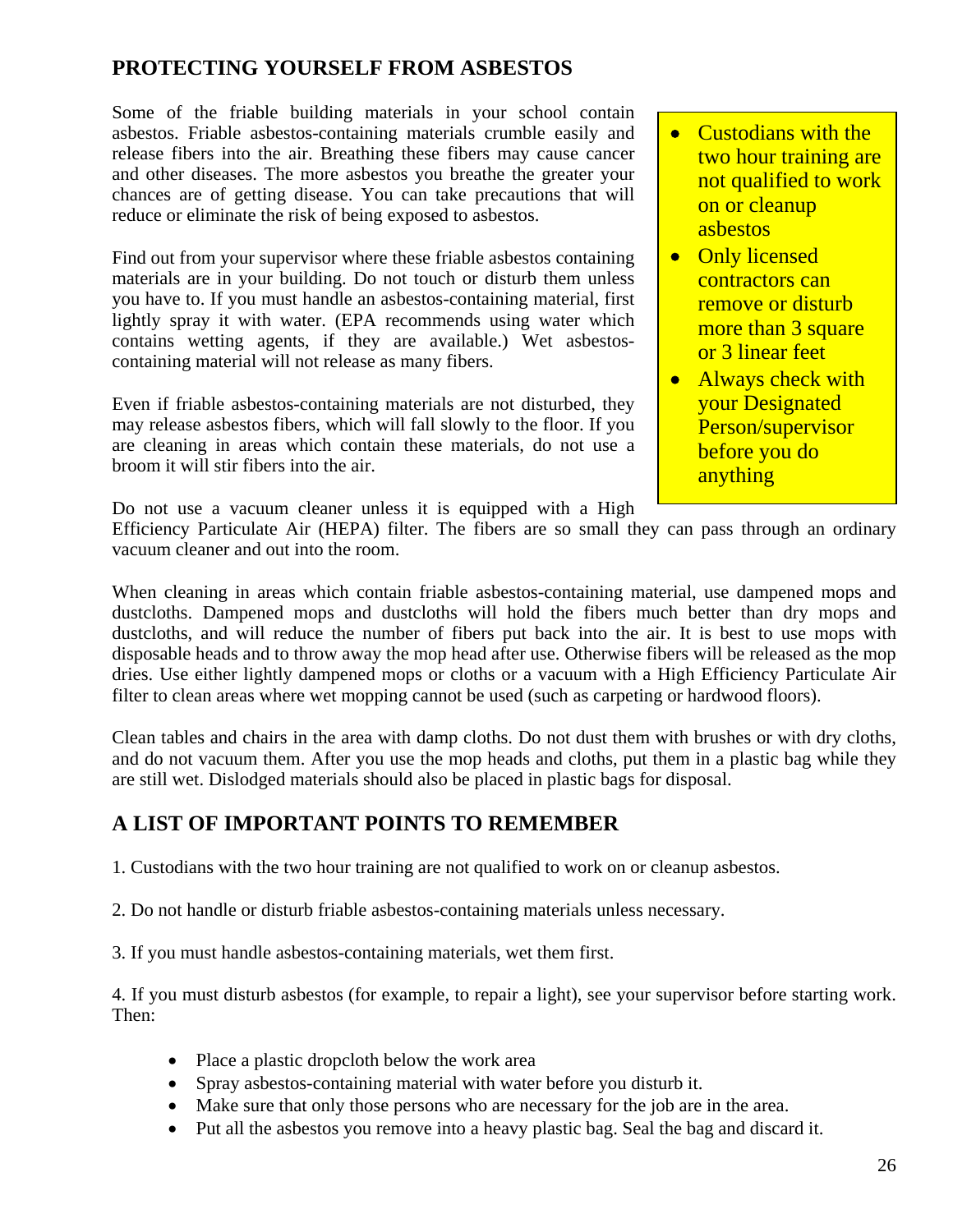- After the job, clean all the ladders and tools you used with a wet cloth.
- Roll up the drop cloth carefully and put it in a plastic bag. Discard the bag.
- Clean the floor below the work area with a wet mop.
- Put the mop head and the cloth used to clean the ladders in a plastic bag while they are still wet, seal the bag, and discard it.

*If you must disturb or remove large sections of asbestos-containing material, see your supervisor before you begin. Only licensed asbestos abatement contractors can disturb or remove asbestos containing materials in amounts greater than 3 square/linear feet.*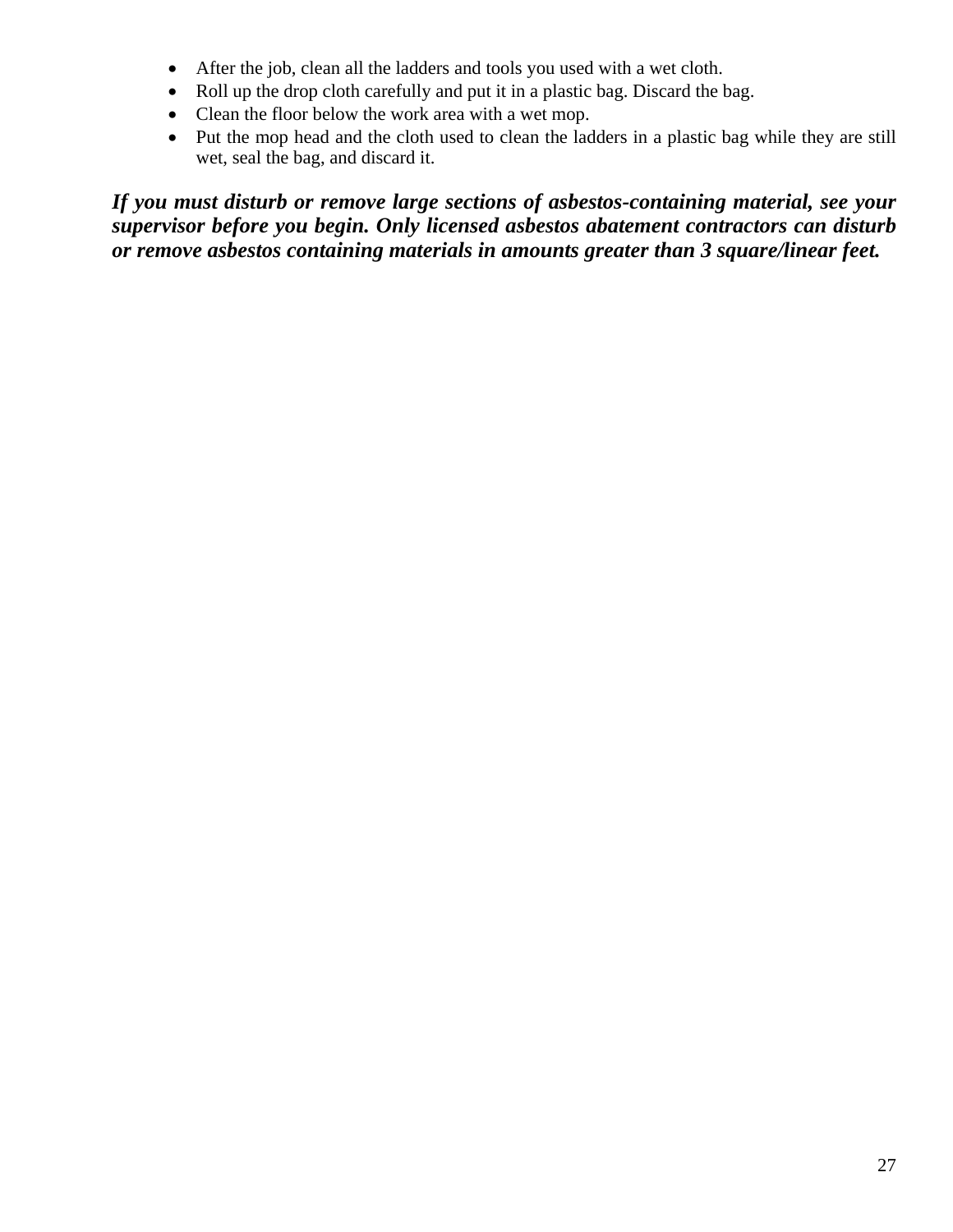Concerning asbestos, public and private schools in Maine are regulated by the Environmental Protection Agency and the State of Maine DEP. On October 22, 1986, Congress promulgated the Asbestos Hazard Emergency Response Act (AHERA), Public Law 99-519. AHERA mandated that EPA develop regulations to respond to asbestos in schools. On October 30, 1987, EPA promulgated the Asbestos-Containing Materials in Schools Rule (hereinafter referred to as the AHERA Rule), 40 CFR Part 763, Subpart E. This rule requires that all of the nation's nonprofit elementary and secondary schools, both public and private, inspect their school buildings for asbestos-containing building materials (ACBM), develop a plan to manage the asbestos for each school building, notify parents and staff regarding management plan availability, provide asbestos awareness training to school maintenance and custodial workers, and other requirements.

The governing authority responsible for AHERA compliance is the Local Education Agency (LEA). "Local Education Agency" means either any local educational agency as defined in Section 198 of the Elementary and Secondary Education Act of 1965 (often called school district), the owner of any private, non-profit elementary or secondary school building, or the governing authority of any school operated under the Defense Department's education system.

- AHERA applies to schools
- EPA Worker Protection Rule applies to school employees who repair, remove, or disturb friable asbestos as part of their work
- OSHA Asbestos Standard specifies how much asbestos a worker can be exposed to
- NESHAPS is designed to prevent visible emissions of asbestos when buildings are renovated or demolished
- MEDEP regulates asbestos abatement activities in **Maine**

We are regulated by AHERA, Workers Protection Rule, NESHAPS, and the Maine Department of Environmental Protection (MDEP). Below is a synopsis of what the varying regulations require.

**EPA Asbestos Hazard Emergency Response Act (AHERA).** AHERA applies only to schools. This law requires schools to:

- 1. Inspect buildings for asbestos by October 12, 1988:
	- EPA-accredited inspector must identify all asbestos and determine its condition.
	- EPA-accredited management planner must develop management plan with protective measures.
	- Repair or remove any asbestos that presents a health hazard, take steps to maintain any remaining asbestos in good condition.
	- Provide employee training.
	- Inform employees and parents of steps the school is taking to protect people from the asbestos.
- 2. Reinspections every 3 years since original management plan went into effect (July 9, 1989):
	- Inspector must re-inspect all known and assumed asbestos and determine its condition.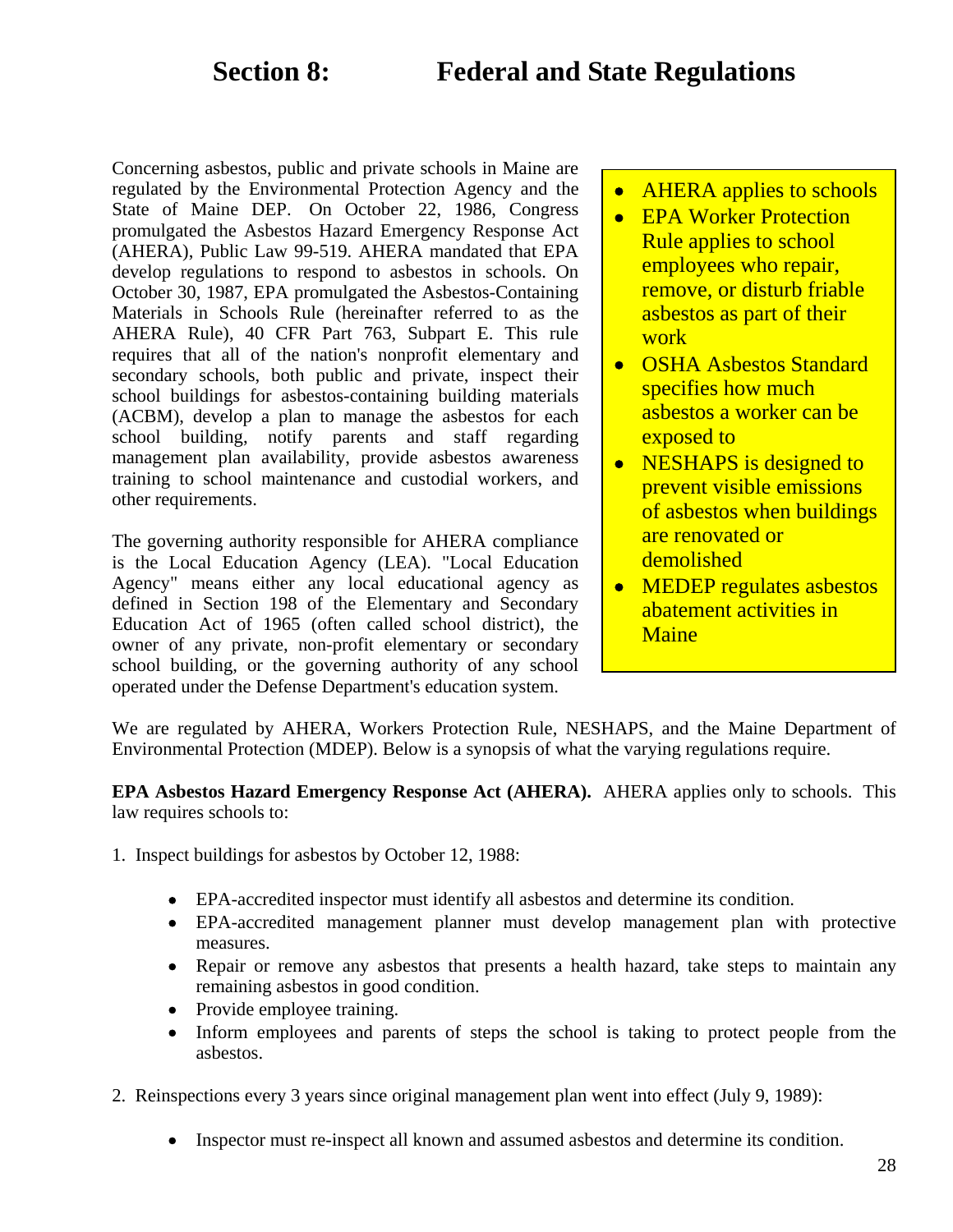- Management planner must recommend protective measures.
- 3. Management Plan & Response Actions:
	- Schools must make the management plan available for public inspection and implement protective measures in a timely manner. Protective measures include: removal, encapsulation, enclosure, repair and develop an Operations & Maintenance Plan
- 4. Annual Notification:
	- School must notify employees and parents annually that the management plan is available for inspection and whether any asbestos related activities are planned for the year.
- 5. Short-Term Worker Notification:
	- School must notify short-term workers (utility repairmen, contractors, etc.) of the location of asbestos in buildings.
- 6. LEA Designated Person:
	- School must designate an employee to be responsible for implementing the management plan.
	- Designated Person must receive adequate training to perform the duties required under AHERA
- 7. Training:
	- School must provide 2-hr asbestos training to custodial and maintenance employees who work in buildings that contain asbestos, and an additional 14-hr training to employees who will disturb asbestos.
	- Training for custodial & maintenance staff shall include the location of ACBM identified throughout each school building in which they work
- 8. Periodic Surveillance:
	- Every 6 months, school must check condition and document all known and assumed asbestos.
- 9. Record keeping:
	- School must maintain detailed records of asbestos-related activities.
- 10. Warning Labels:
	- School must attach warning labels adjacent to asbestos in routine maintenance areas (such as boiler rooms).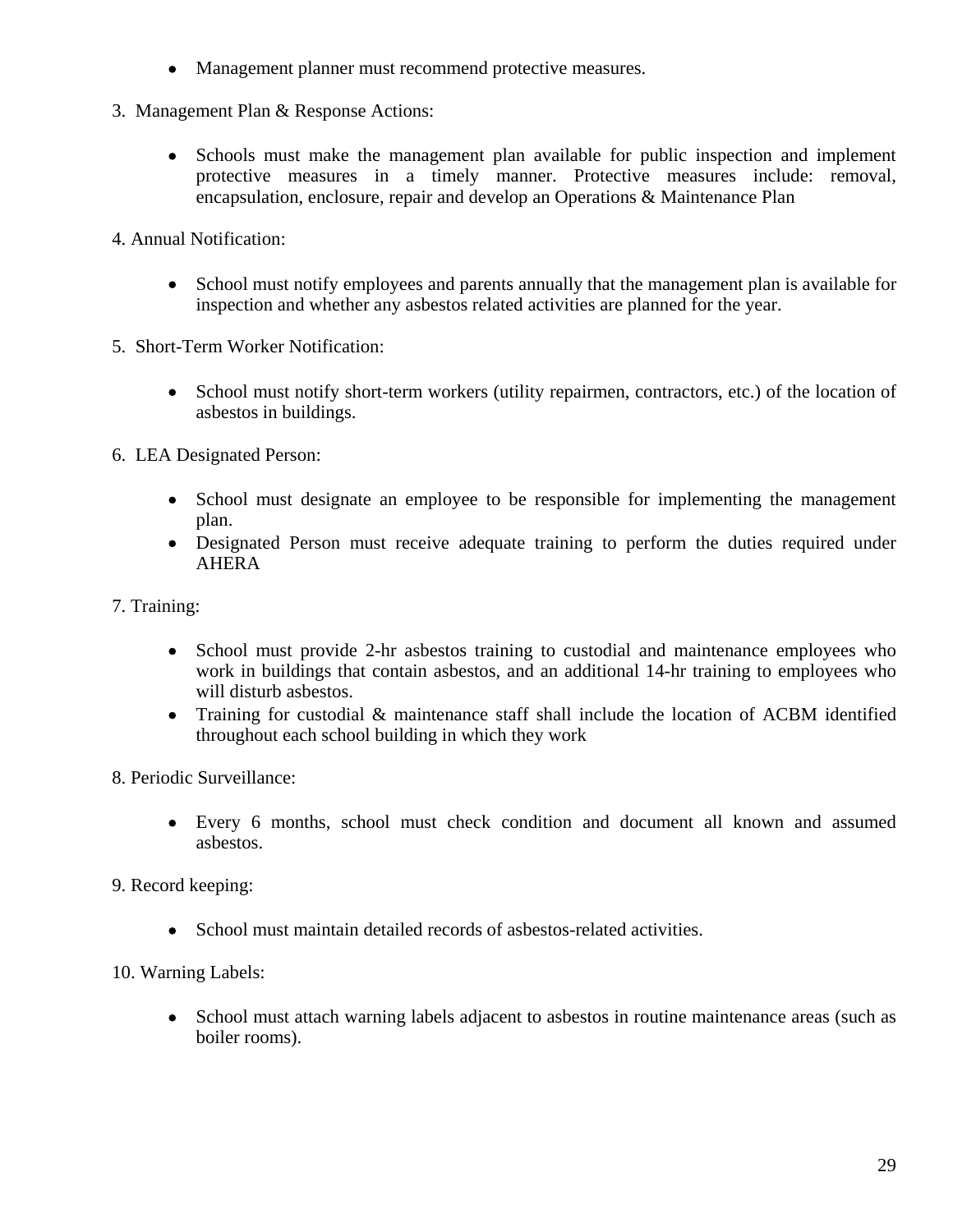**EPA Worker Protection Rule 40 CFR 763.121** (App. B to Subpart E for small-scale, short duration). This law is based on OSHA regulations. This law specifies how much asbestos a worker can be exposed to; various workplace practices; medical monitoring; worker protection and training requirements. The law only applies to school employees who repair, remove, or otherwise disturb friable asbestos as part of their work. It does not apply to custodial employees who only clean or work in the vicinity of asbestos.

1. Permissible Exposure Limits. Specifies how many asbestos fibers an employee can be exposed to, based on samples of air at the worksite. Current PEL is 0.2 fibers per cubic centimeter of air, based on measurements taken over an 8 hour time period. What does this mean? If you are working at a moderate pace and have healthy lungs, you are breathing about 25 liters of air per minute. If you are exposed to the PEL of 0.2 f/cc for 8 hours, you will inhale over 2 million asbestos fibers. SAME SIZE AS A DROP OF WATER.

2. Respiratory Protection, Medical Monitoring, Training, Know Your Rights. EPA enforces strict procedures to protect employees when they disturb asbestos: Employees must wear respirators and protective clothing when disturbing asbestos. School must enclose and restrict access to areas where asbestos work is taking place. Employees must follow special work practices and use various controls when performing asbestos work. Employees must follow special decontamination procedures before leaving an asbestos work area. The asbestos work area must be cleaned using special procedures after the work is finished. School must provide special training to employees who disturb asbestos. Employees must be provided with annual medical examinations. Schools must keep detailed records of asbestos repair and removal jobs. There are certain exemptions to these rules depending on the amount of asbestos being disturbed  $\ll$  3 ft.).

**National Emissions Standards for Hazardous Air Pollutants (NESHAPS).** NESHAPS is designed to prevent "visible emissions" of asbestos when buildings are renovated or demolished. This law applies to state and local government, private businesses, etc. Before a building is renovated or demolished, it must be inspected for asbestos.

EPA and state agencies (**MDEP**)must be notified before a building is demolished (whether or not asbestos is present) or renovated (if friable asbestos is present). Asbestos must be removed according to special methods. For instance, asbestos is usually wetted to control the release of fibers during demolition and renovation. Asbestos must be disposed in leak tight containers while wet. Containers must be marked with special EPA labels. Waste must be buried within 24 hours.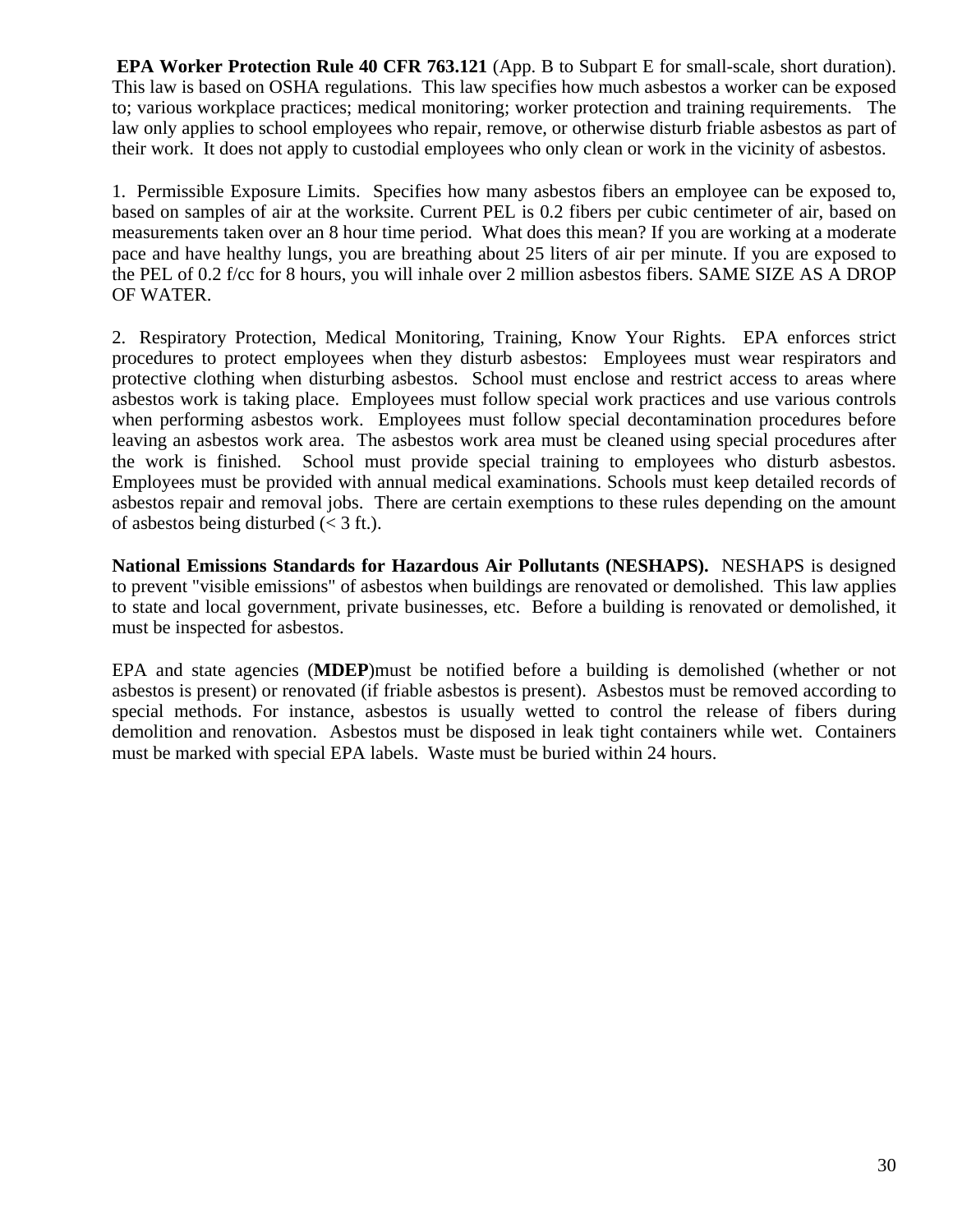# **Section 9: Asbestos Awareness Test**

In order to get credit for taking the Asbestos Awareness Training you must:

1. Complete this quiz and give a copy to your when complete for approved 2 hour training class

2. Have your supervisor show you where asbestos (ACBM) is located in your building

Name: Name: Building Assigned:

Date:\_\_\_\_\_\_\_\_\_\_\_\_\_\_\_\_\_\_\_\_\_

## *Asbestos Awareness*

- 1. Most older buildings will contain some asbestos. List three places it is likely to be found.
- 2. If you suspect a material contains asbestos, you should NEVER:
	- A. Sand it
	- B. Cut it
	- C. Drill through it
	- D. All of the above
- 3. Asbestos fibers are so small they may stay suspended in air for hours or even days.
	- A. True
	- B. False
- 4. Which source of asbestos is the most friable?
	- A. Sprayed-on insulation
	- B. Undamaged ceiling tiles
	- C. Floor tiles
	- D. Lab counter top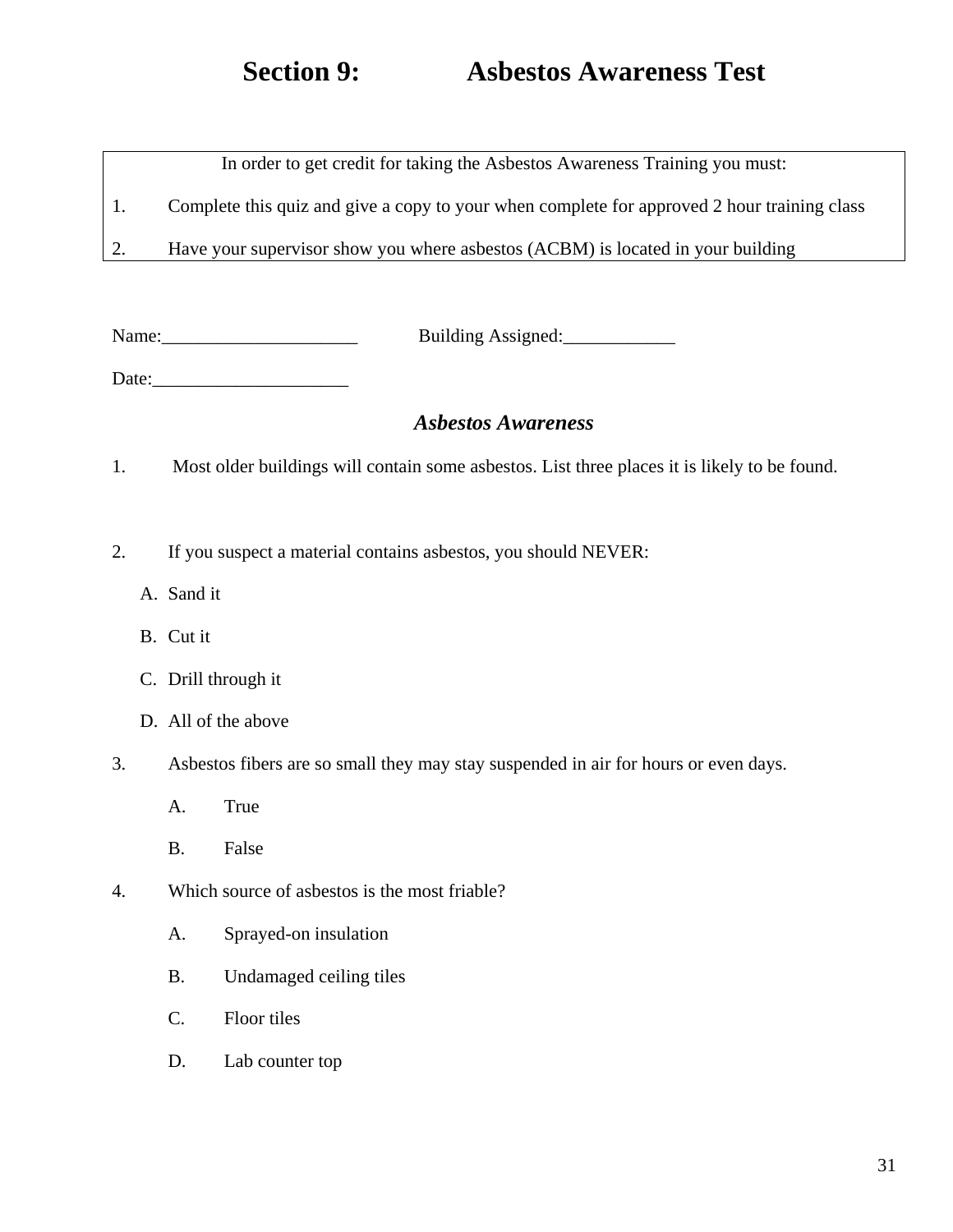5. Given moderate exposure to asbestos, smokers have the same chance of developing an asbestos related disease as non-smokers.

A. True

B. False

6. Asbestos-containing ceiling tiles, floor tiles, shingles, and siding will not release asbestos fibers unless disturbed or damaged in some way.

- A. True
- B. False
- 7. If you accidentally knock off a chunk of sprayed-on asbestos insulation, you should:
	- A. Carefully sweep it into a ziplock bag
	- B. Leave it for the Head Custodian to clean up
	- C. Report it to your supervisor immediately
	- D. Get a HEPA vacuum and clean it up
- 8. Name two asbestos related diseases.
	- A.
	- B.

9. Three things seem to be important in determining your likelihood of developing an asbestos related disease. These are:

- A. Smoking / amount and duration of exposure / sex
- B. Type of asbestos mineral to which you are exposed / smoking / age
- C. Age / smoking / amount and duration of exposure
- D. None of the above
- 10. There is no evidence to suggest that working with asbestos is harmful.
	- A. True
	- B. False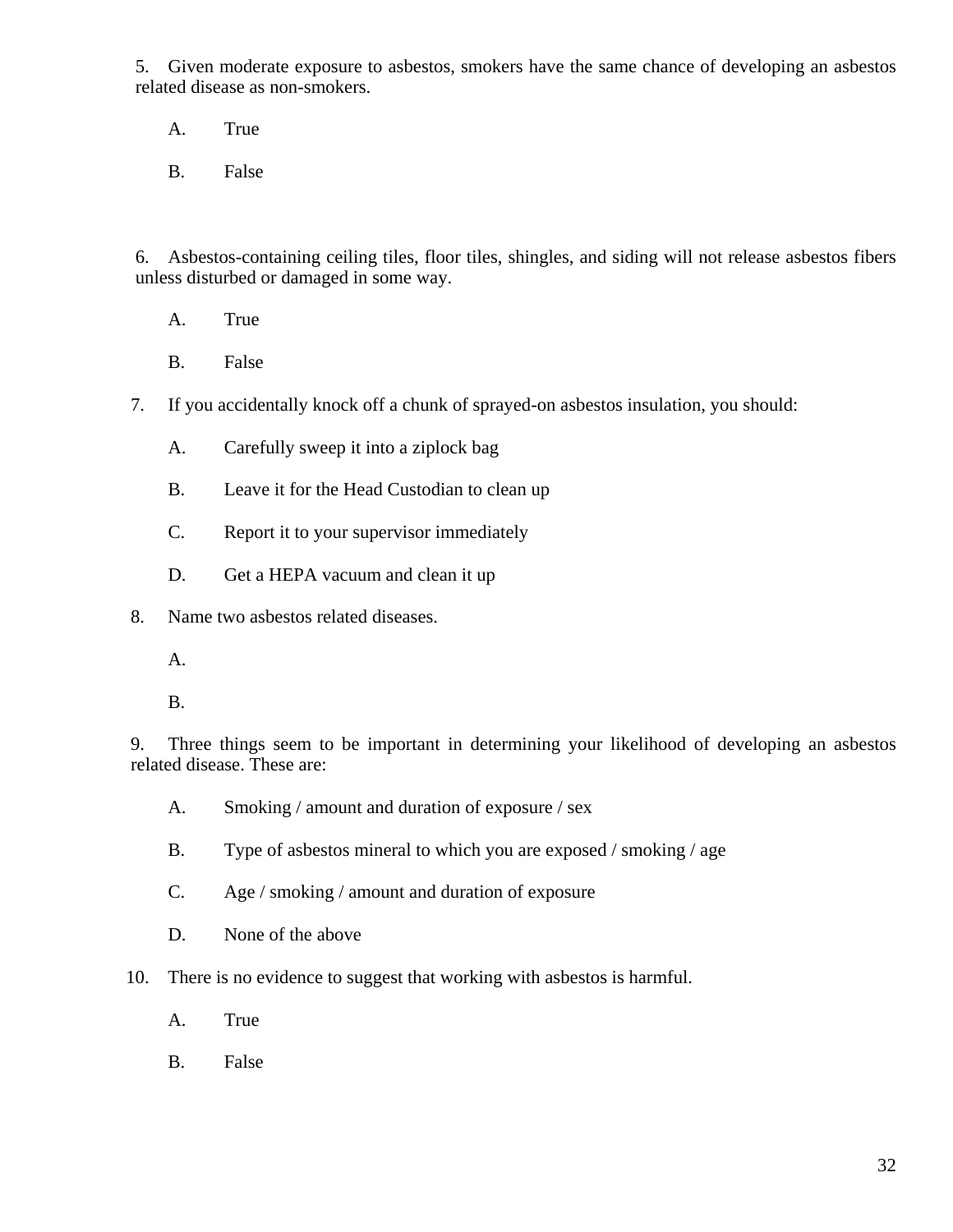# **Answer Key**

1. Yes older building may contain asbestos' pipes, floor tiles, ceiling tiles, mastic, insulation, wall board, curtains

- 2. D all of the above
- 3. True
- 4. A sprayed on
- 5. False they have a higher chance
- 6. True
- 7. C Report it immediately

8. Asbestosis -- Asbestosis is a disease characterized by lung scarring, Macrophages normally engulf small particles in the lung. Lung Cancer -- As with asbestosis, there appears to be a dose-response relationship between asbestos exposure and lung cancer. Mesothelioma -- Mesothelioma is a cancer that occurs in the chest cavity lining or in the lining of the abdominal (stomach) lining.

- 9. C
- 10. B False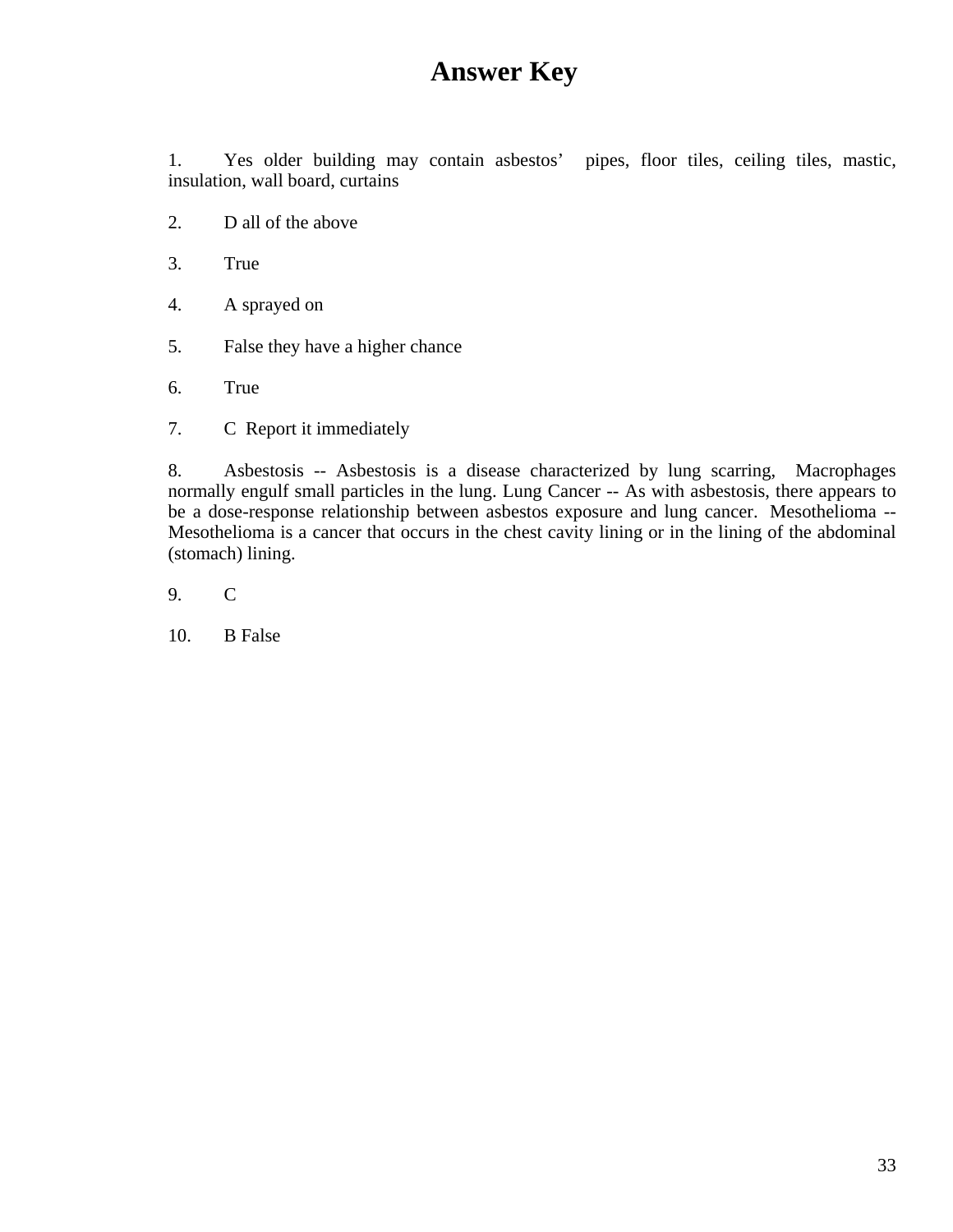# **Guidelines for Maintenance of Floors with Asbestos-Containing Vinyl Tiles**

**Floor tiles often contain asbestos.** Because of this, you must perform routine floor care very carefully so you don't cause asbestos fibers to get into the environment. Follow these guidelines to reduce the chance of releasing asbestos during your floor maintenance activities.

#### **Stripping Vinyl Asbestos Floor Tiles**

Strip the floor as few times as possible.

Only strip the floors when the building is not occupied (during the summer and other vacation periods).

- Before you begin, make sure you thoroughly understand how to operate the machines. Know which pads are for which types of floor-care maintenance operations.
- First, apply a compatible floor finish remover or stripper with a mop. Allow enough time for the stripper to liquefy the finish. (Make sure you know how to safely handle the different chemical products used in this activity. If you have any questions or problems, consult with your floor finish products manufacturer for advice.)
- Always strip the floor wet. Scrub the floor using the least abrasive pad or brush possible. Generally the black pads are the most abrasive, the white pad the least abrasive. Run the machine at a low rate of speed (175-300 rpm's).
- Use a wet vacuum, preferably one equipped with a HEPA filtration system, to thoroughly clean the floor and remove the old wax and finish.

If necessary, repeat this operation until all the existing finish is removed.

Thoroughly rinse the floor after all existing finish is removed.

#### **Finishing Your Asbestos Floor Tile**

#### **Applying a Sealer**

If you can, apply two or three layers of a good sealer to the tiles before you apply your finishing coat. This helps to keep contact with the floor tiles to a minimum during future floor maintenance activities.

#### **Applying the Finisher**

Again, apply several thin coats of a good finisher. Allow each coat enough time to cure and dry before applying the next coat.

#### **Dry Buffing the Floor**

Make sure your floors are well sealed and /or finished before you begin. Run the machine used to buff the floor at a lowest rate of speed possible (300-1100 rpm's).

#### **Maintaining Your Floor Tiles**

#### **Routine Cleaning**

Use a wet mop for routine cleaning whenever possible. If you do dry mop, don't use a petroleum-based mop - it eats away at the wax.

#### **Spray Buffing**